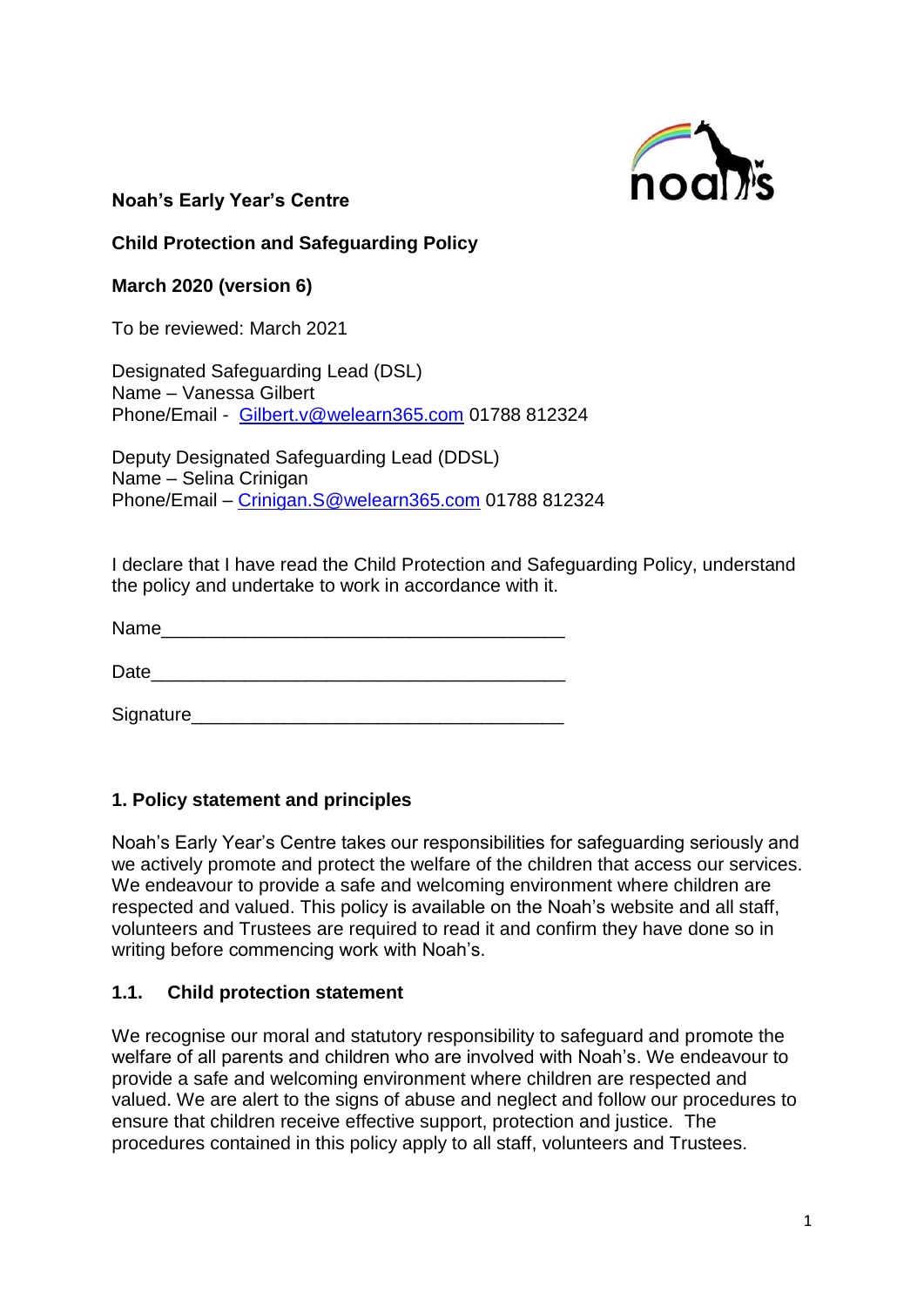# **2. Our policy principles:**

- Safeguarding is everyone's responsibility.
- Noah's responsibility to safeguard and promote the welfare of children is of paramount importance.
- All children, regardless of age, gender, ability, culture, race, language, religion or sexual identity, have equal rights to protection.
- Children who are safe and feel safe are better equipped to learn.
- Noah's Early Year's Centre is a charity committed to safeguarding and promoting the welfare of children and young people and expects all staff, volunteers and Trustees to share this commitment. Noah's staff will always act in the best interests of children.
- Noah's staff are uniquely placed to observe changes in children's behaviour and the outward signs of abuse, neglect, exploitation and radicalisation. It is vital that all Noah's staff are alert to the signs of abuse, are approachable and trusted by children, listen actively to them and understand the procedures for reporting concerns. Our charity: whether it be staff; volunteers; or Trustees, shall act on identified concerns and will provide early help to prevent concerns from escalating.
- All staff have an equal responsibility to act on any suspicion or disclosure that may suggest a child is at risk of harm at home, in the community or in our centre.
- All staff members will maintain an attitude of 'It could happen here' where safeguarding is concerned. When concerned about the welfare of a child, staff members should always act in the interests of the child.
- If, at any point, there is a risk of immediate serious harm to a child a referral will be made to Children's Social Care and/or the police immediately. **Anybody can make a referral**. If the child's situation does not appear to be improving, any staff member with concerns should press the Designated Safeguarding Leads for re-consideration.
- If a member of staff remains concerned about a child, they can discuss their concerns with the Designated Safeguarding Lead, Deputy Designated Safeguarding Lead, or contact the Multi Agency Safeguarding Hub (MASH) for additional advice as necessary.
- Children and staff, volunteers and Trustees involved in child protection issues will receive appropriate support.
- This policy will be reviewed at least annually unless an incident, new legislation or guidance suggests the need for an interim review. Our child protection and safeguarding leads, staff, volunteers, Trustees and parent/carer feedback will therefore be used in reviewing, shaping and developing the charity's safeguarding arrangements and child protection policy.

# **2.1. Our policy aims:**

- To provide all staff with the necessary information to enable them to meet their safeguarding and child protection responsibilities.
- To ensure consistent good practice.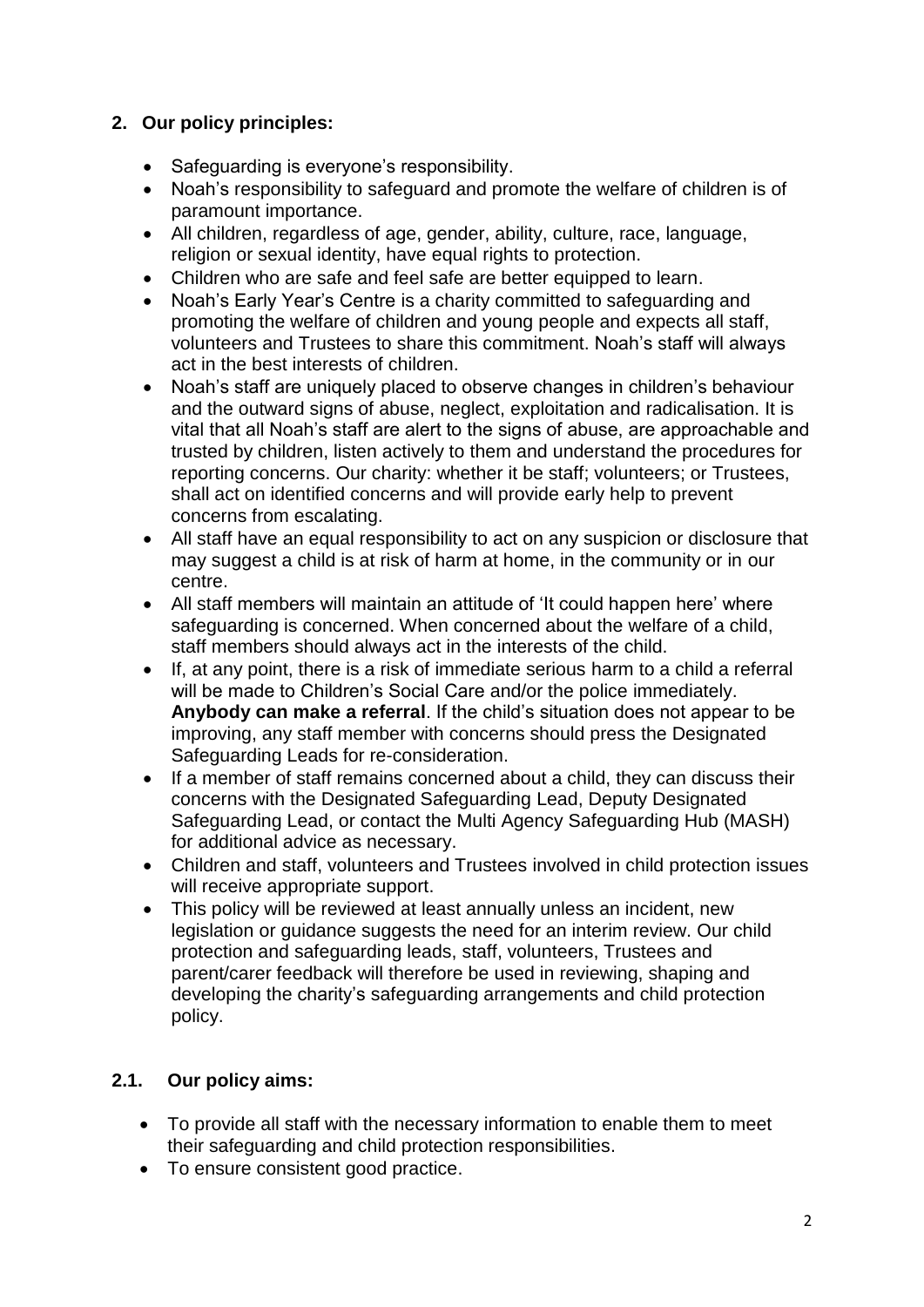- To demonstrate the charity's commitment with regard to safeguarding and child protection to children, parents and other partners.
- To contribute to the charity's safeguarding portfolio.

# **2.2. Our terminology:**

**Safeguarding** and promoting the welfare of children refers to the process of protecting children from maltreatment, preventing the impairment of health or development, ensuring that children grow up in circumstances consistent with the provision of safe and effective care and taking action to enable all children to have the best outcomes.

**Child protection** refers to the processes undertaken to protect children who have been identified as suffering or being at risk of suffering significant harm.

**Staff** refers to all those working for or on behalf of Noah's, full time or part time, temporary or permanent, in either a paid or voluntary capacity.

**Child** includes everyone under the age of 18.

**Parent** refers to birth parents and other adults who are in a parenting role, for example step parents, foster carers and adoptive parents.

# **3. Safeguarding legislation and guidance**

This policy has been drawn up on the basis of law and guidance that seeks to protect children, namely:

- Children Act 1989
- United Convention of the Rights of the Child 1991
- Data Protection Act 1998
- Human Rights Act 1998
- Sexual Offences Act 2003
- Children Act 2004
- Safeguarding Vulnerable Groups Act 2006
- Protection of Freedoms Act 2012
- Children and Families Act 2014
- Special educational needs and disability (SEND) code of practice: 0 to 25 years – Statutory guidance for organisations which work with and support children and young people who have special educational needs or disabilities; HM Government 2014
- Information sharing: Advice for practitioners providing safeguarding services to children, young people, parents and carers; HM Government 2015
- Working together to safeguarding children: a guide to inter-agency working to safeguarding and promote the welfare of children; HM Government 2015

This policy should be read alongside our policies and procedures on:

• Recording and information sharing;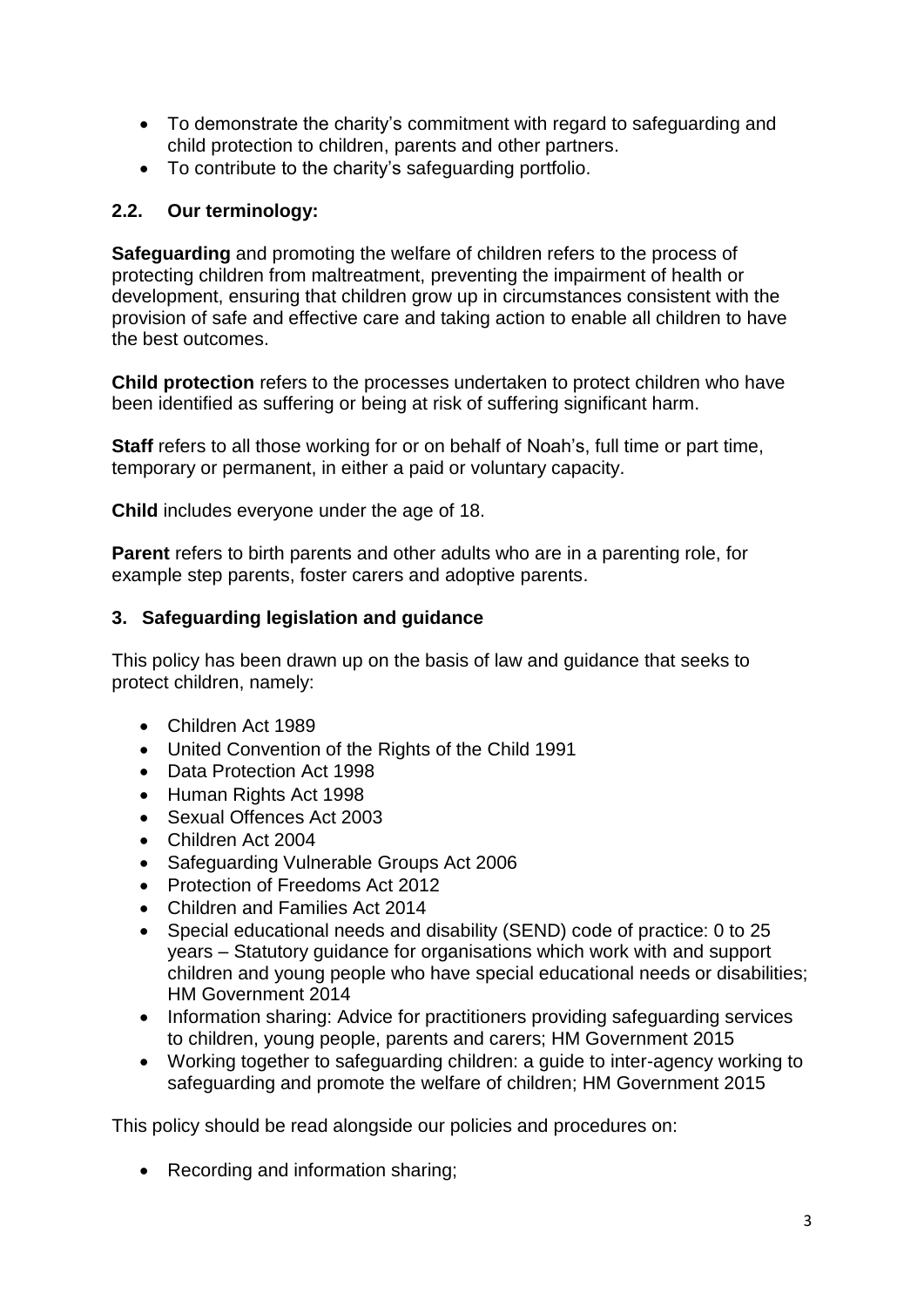- Health and Safety policy;
- First aid policy;
- Website and e-safety policy;
- Complaints policy; and,
- Behaviour policy.

We recognise that:

- The welfare of the child is paramount, as enshrined in the Children Act 1989.
- All children, regardless of age, disability, gender, racial heritage, religious belief, sexual orientation or identity, have a right to equal protection from all types of harm or abuse.
- Some children are additionally vulnerable because of the impact of previous experiences, their level of dependency, communication needs or other issues.
- Working in partnership with children, young people, their parents, carers and other agencies is essential in promoting young people's welfare.

We will seek to keep children and young people safe by:

- Valuing them, listening to and respecting them.
- Appointing a Designated Safeguarding Lead (DSL) for children and young people and a Deputy Designated Safeguarding Lead (DDSL).
- Adopting child protection and safeguarding practices through procedures and a code of conduct for staff and volunteers; developing and implementing an effective e-safety policy and related procedures.
- Providing effective management for staff and volunteers through supervision and support.

## **4. Roles and responsibilities**

The following people have been assigned to co-ordinate child protection arrangements.

## **The Designated Safeguarding Lead (DSL) is** Vanessa Gilbert

(Gilbert.v@welearn365.com) Tel: 01788 812324

## **The Deputy Designated Safeguarding Lead (DDSL) is** Selina Crinigan

(Crinigan.S@welearn365.com) Tel: 01788 812324

# **The Designated Safeguarding Lead (DSL)**:

- Takes lead responsibility for safeguarding and child protection for the charity, which will not be delegated although the activities of the DSL may be delegated to appropriately trained deputies.
- Is appropriately trained, receives refresher training at two-yearly intervals and regularly (at least annually) updates their knowledge and skills to keep up with any developments relevant to their role.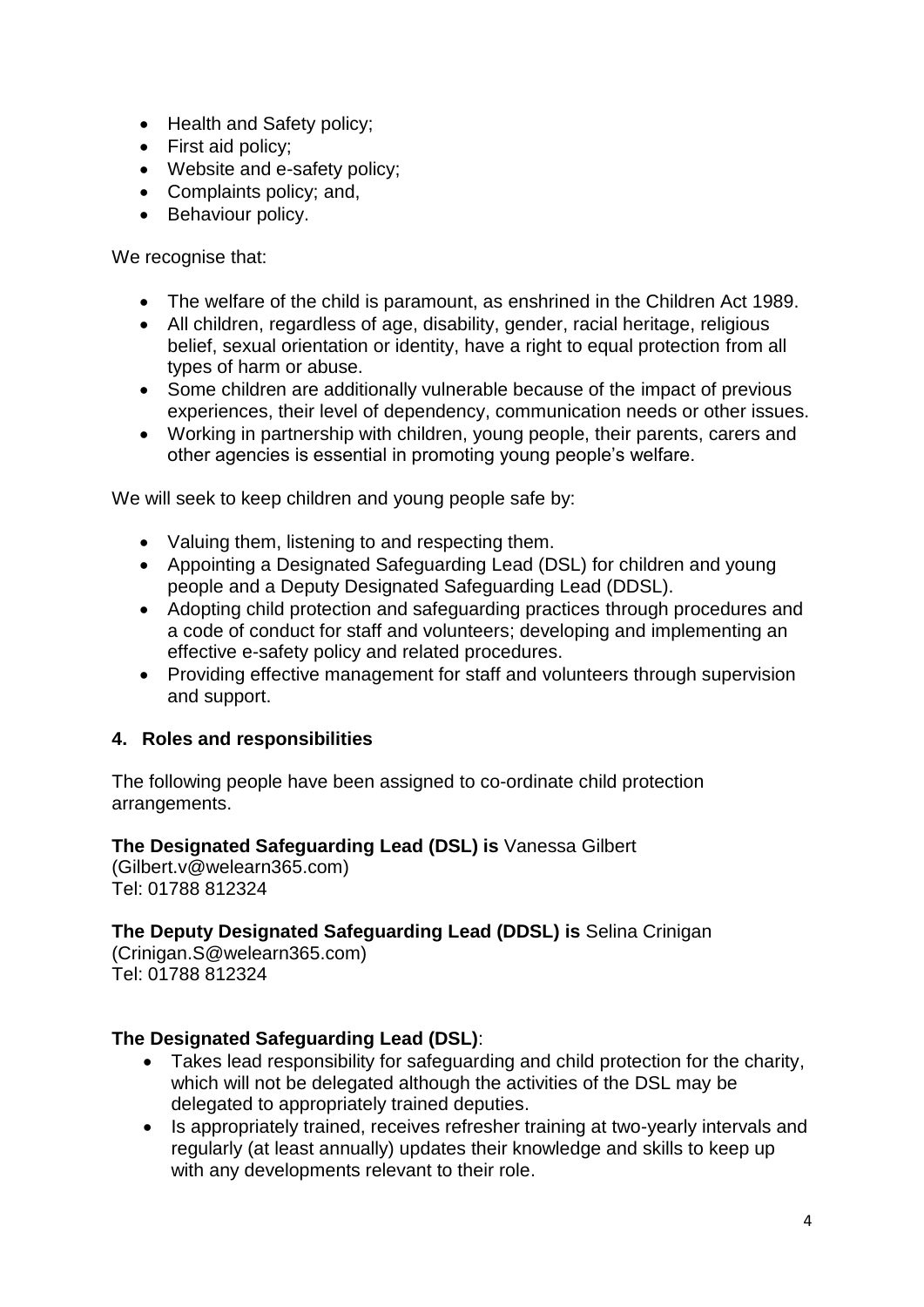- Acts as a source of support and expertise to charity members and staff.
- Encourages a culture of listening to children and taking account of their wishes and feelings.
- Is alert to the specific needs of children in need: those with special educational needs, children who are looked after or were previously looked after; and young carers.
- Has a working knowledge of Warwickshire Safeguarding Children Board (WSCB) procedures.
- Keeps detailed written records of all concerns, ensuring that such records are stored securely and flagged, but kept separate from the child's registration form.
- Refers cases of suspected abuse to Children's Social Care or the Police as appropriate.
- Develops effective links with relevant statutory and voluntary agencies including the WSCB.
- Ensures that all staff sign the policy to indicate that they have read and understood the Child Protection and Safeguarding Policy and Staff Behaviour Policy (Code of Conduct).
- Has a working knowledge of relevant national guidance in respect of all safeguarding issues.
- Ensures that the child protection and safeguarding policy and procedures are regularly reviewed and updated annually.
- Ensures that all staff that have **any concerns** about a child's welfare, they should act on them immediately, either by speaking to the DSL (or deputy), or in exceptional circumstances, taking responsibility to make a referral to Children's Social Care.
- Ensures that all staff know how to make a referral.
- Ensures that parents/carers who access our sessions are aware of the charity's role in safeguarding and that referrals about suspected abuse and neglect may be made.
- Ensures that the charity holds more than one emergency contact number for every child who accesses sessions.
- Keeps a record of trustee and staff attendance at child protection training.
- Makes the child protection and safeguarding policy available publicly, i.e. on the Noah's website or by other means.

# **The Deputy Designated Safeguarding Lead:**

Is appropriately trained to the same level as the DSL and supports the DSL with safeguarding matters as appropriate. In the absence of the DSL, carries out those functions necessary to ensure the ongoing safety and protection of children. In the event of the long-term absence of the DSL, the deputy will assume all of the functions of the DSL as above.

# **Responsibilities of Noah's Committee:**

 To appoint a Designated Safeguarding Lead who has undertaken training in inter-agency working, in addition to basic child protection training.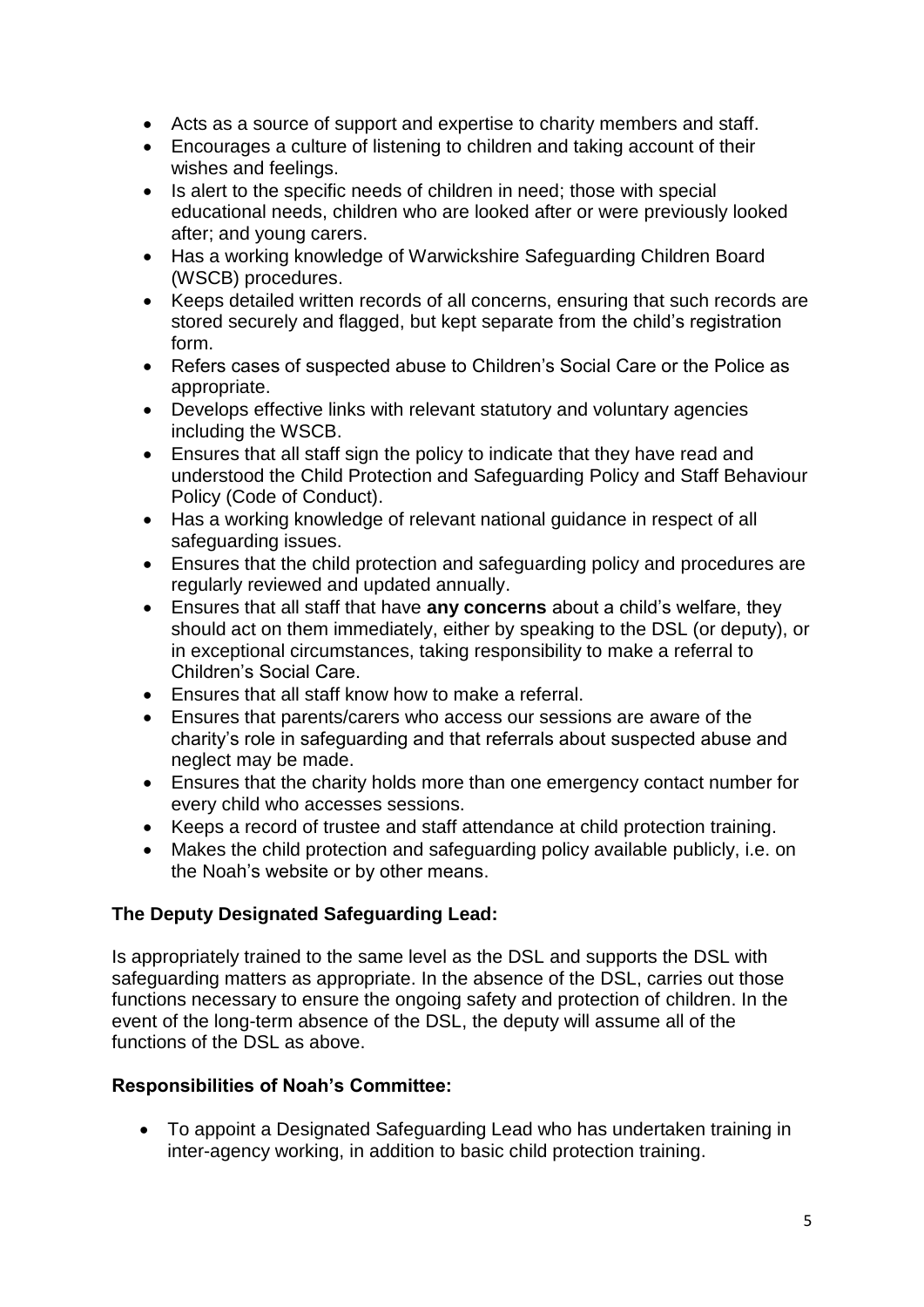- Ensures that the DSL role is explicit in the role holder's job description and that safeguarding responsibilities are identified explicitly in the job/role descriptions of every member of staff and volunteers.
- Has adequate contact information for the DSL and DDSL to be contacted by staff if they have concerns, if they are not available in person.
- Has a child protection policy and procedures, including a staff code of conduct, which are reviewed annually and made available publicly on the charity's website or by other means.
- Has a procedure for dealing with allegations of abuse made against members of staff and volunteers including allegations made against the DSL and allegations against other children.
- Follows safer recruitment procedures that include statutory checks on the suitability of staff to work with children and disqualification from providing childcare regulations.
- Develops an inclusion strategy that ensures all staff, including volunteers and Trustees receive information about the charity's safeguarding arrangements, Behaviour Policy (Code of Conduct) and the role of the DSL on induction.
- Develops a training strategy that ensures all staff, including the DSL, and volunteers receive appropriate and regularly updated safeguarding and child protection training and updates as required (at least annually) to provide them with the relevant skills and knowledge to safeguard children effectively. The training strategy will also ensure that the DSL receives refresher training and regular updates as defined under the DSL's duties above.
- Ensures that all staff, including temporary staff and volunteers, are provided with copies of or access to Noah's child protection and safeguarding policy and Staff Behaviour Policy (code of conduct) before they start work with Noah's.

The Committee nominates a member to be responsible for liaising appropriate agencies in the event of an allegation being made against the DSL. It is the responsibility of the Committee to ensure that the way Noah's manages it's safeguarding, recruitment and allegations procedures, take into account, the procedures and practice of national guidance and best practice.

# **5. Good practice guidelines and staff code of conduct**

To meet and maintain our responsibilities towards children, we need to agree standards of good practice and have set out our expectations of staff in the Staff Behaviour Policy, which all members of staff and volunteers are required to read and sign before starting work with Noah's. Good practice and our expectations include:

- Treating all children with respect.
- Setting a good example by conducting ourselves appropriately.
- Involving children in decisions that affect them.
- Encouraging positive, respectful and safe behaviour among children.
- Being a good listener.
- Being alert to changes in children's behaviour and to signs of abuse and neglect and exploitation.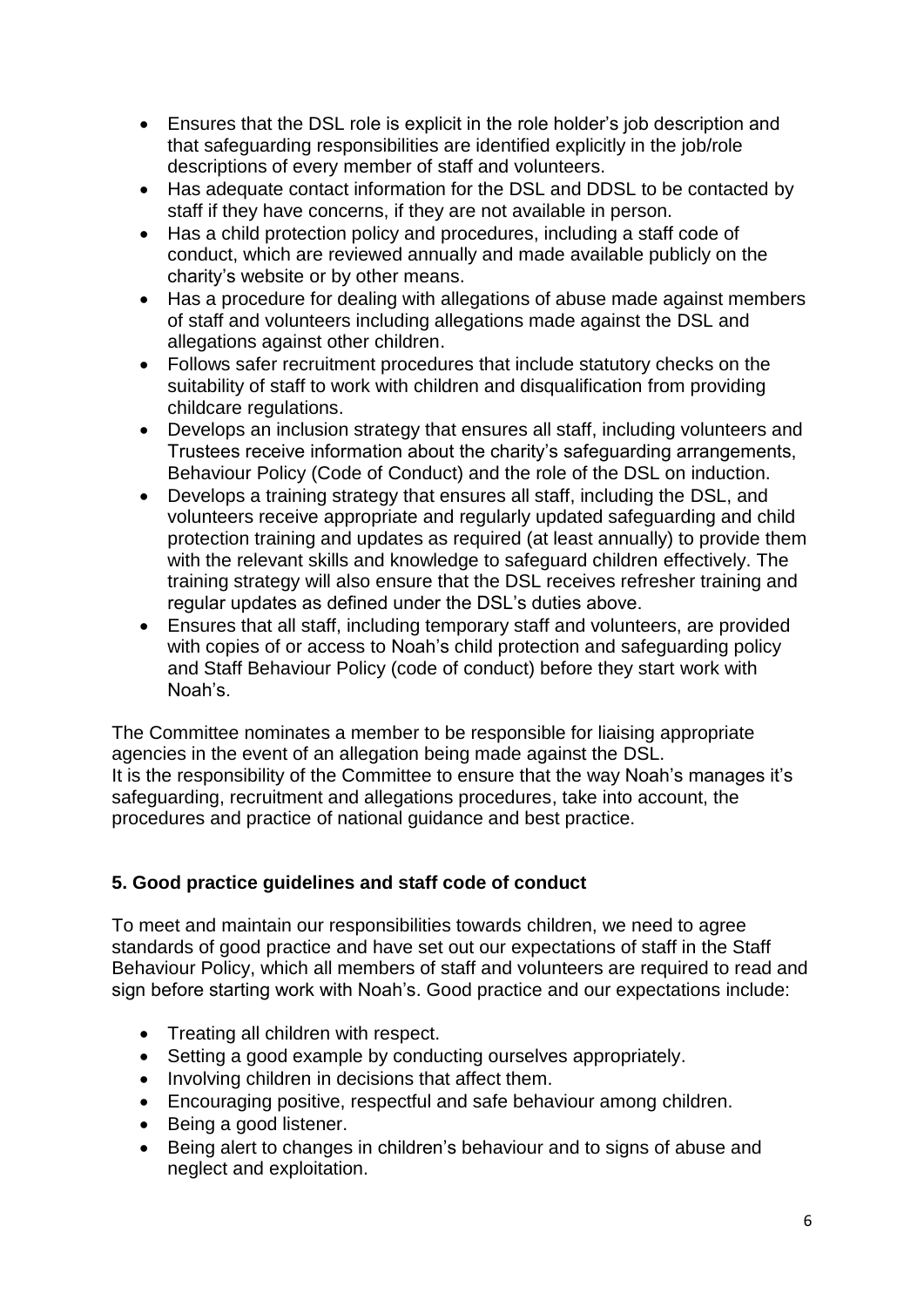- Recognising that challenging behaviour may be an indicator of abuse.
- Reading and understanding Noah's child protection policy, Staff Behaviour Policy (code of conduct) and guidance documents on wider safeguarding issues, for example bullying, behaviour, physical contact, sexual exploitation, extremism, e-safety and information-sharing.
- Asking the child's permission before initiating physical contact, such as assisting with dressing or administering first aid
- Maintaining appropriate standards of conversation and interaction with and between children and avoiding the use of sexualised or derogatory language.
- Being aware that the personal and family circumstances and lifestyles of some children lead to an increased risk of abuse.
- Reporting all concerns about a child's safety and welfare on a green form to the DSL or, if necessary, directly to the Police or Children's Social Care.
- Following the Committee's rules with regard to communication and relationships with Noah's parents/children, including via social media.
- Referring all allegations against members of staff, Trustees, volunteers or other adults that work with children and any concerns about breaches of the Behaviour Policy directly to the Designated Safeguarding Team using a yellow form, with any concerns about the Designated Safeguarding Lead being referred to the nominated Trustee lead.

### **Please also refer to Noah's Behaviour Policy (code of conduct) for all staff and volunteers.**

## **6. Children who may be particularly vulnerable**

Some children are more vulnerable to abuse and neglect than others. Several factors may contribute to that increased vulnerability, including prejudice and discrimination; isolation; social exclusion; communication issues; a reluctance on the part of some adults to accept that abuse can occur; as well as an individual child's personality, behaviour, disability, mental and physical health needs and family circumstances. Noah's recognises that we give special consideration to: children who are disabled; have special educational needs; or, have mental health needs.

### **7. Children with special educational needs and disabilities or have mental health needs**

Children with special educational needs (SEN), disabilities or who have mental health needs can face additional safeguarding challenges. Additional barriers can exist when recognising abuse and neglect in this group of children, which can include:

- Assumptions that indicators of possible abuse such as behaviour, mood and injury relate to the child's disability or mental health issues without further exploration;
- The potential for children with SEN and disabilities being disproportionally impacted by behaviours such as bullying, without outwardly showing any signs; and,
- Communication barriers and difficulties in overcoming these barriers.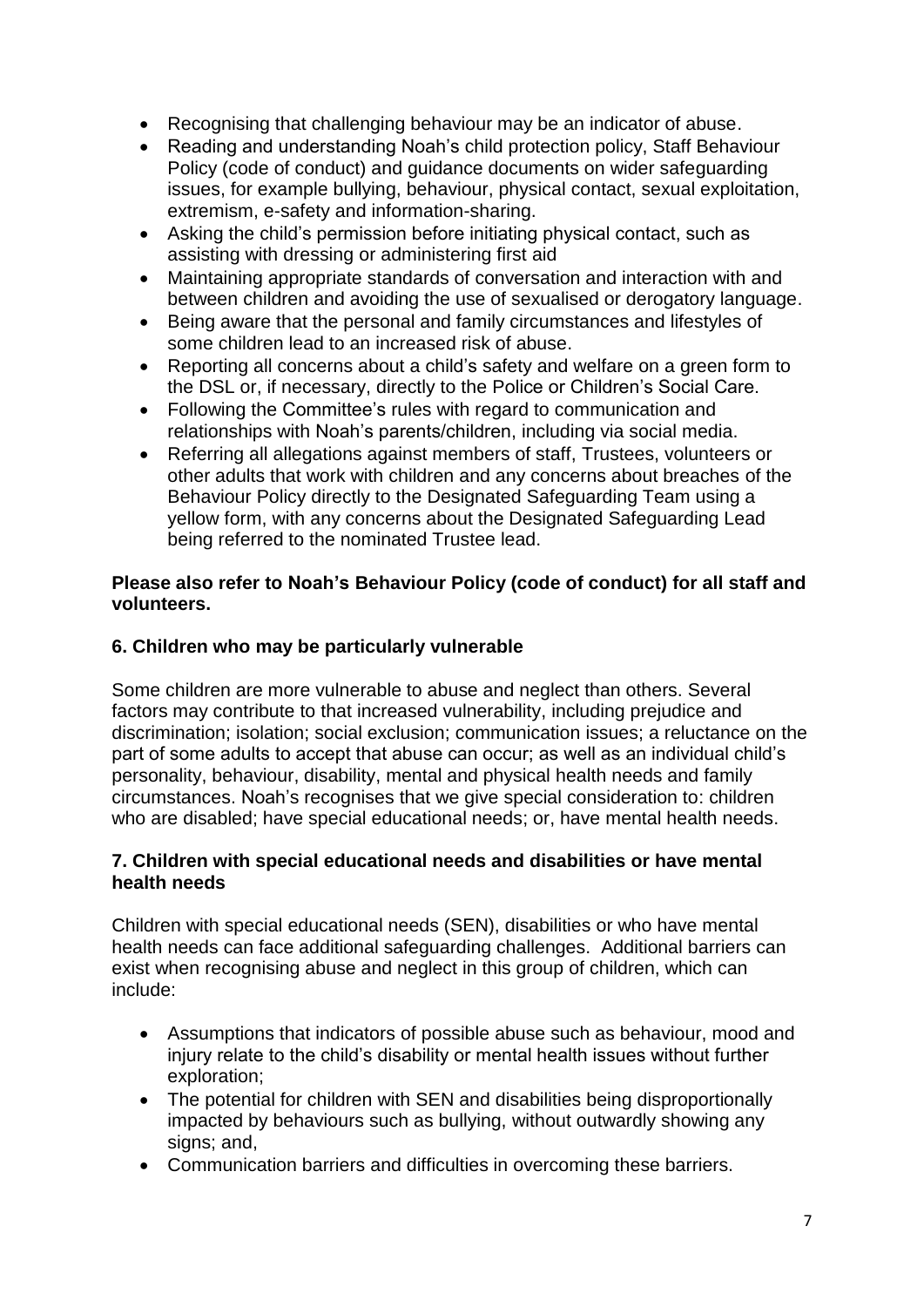Staff are trained to manage these additional barriers to ensure this group of children are appropriately safeguarded.

## **8. Support for children, families and staff involved in a child protection issue**

Child abuse is devastating for the child and can also result in distress and anxiety for staff who become involved.

We will support children, their families, and staff by:

- Taking all suspicions and disclosures seriously;
- Nominating a link person (usually the DSL) who will keep all partied informed and be the central point of contact;
- Where a member of staff is the subject of an allegation made by a child, separate link people will be nominated to avoid any conflict of interest;
- Responding sympathetically to any request from staff for time out to deal with distress or anxiety;
- Maintaining confidentiality and sharing information on a need-to-know basis only with relevant individuals and agencies;
- Storing records securely;
- Offering details of helplines, counselling or other avenues of external support;
- Following the procedures laid down in our child protection, whistleblowing, complaints and disciplinary procedures; and,
- Co-operating fully with relevant statutory agencies.

## **9. Complaints procedure**

Our complaints procedure will be followed where a child or parent raises a concern about poor practice towards a child that initially does not reach the threshold for child protection action. Poor practice examples include unfairly singling out a child or attempting to humiliate them, bullying or belittling a child or discriminating against them in some way. Complaints are managed by the DSL and/or other members of the Committee.

Complaints from staff are dealt with under the Noah's Complaints Policy.

Complaints which escalate into a child protection concern will automatically be managed under Noah's safeguarding and child protection procedures.

### **10. Staff reporting concerns about a colleague or other adult who works with children (Whistleblowing)**

Staff who are concerned about the conduct of a colleague – including visiting practitioners and volunteers – towards a pupil are undoubtedly placed in a very difficult situation. They may worry that they have misunderstood a situation and they will wonder whether a report could jeopardise a colleague's career. All staff must remember that the welfare of the child is paramount.

The charity's whistleblowing policy enables staff to raise concerns or allegations, initially in confidence, and for a sensitive enquiry to take place.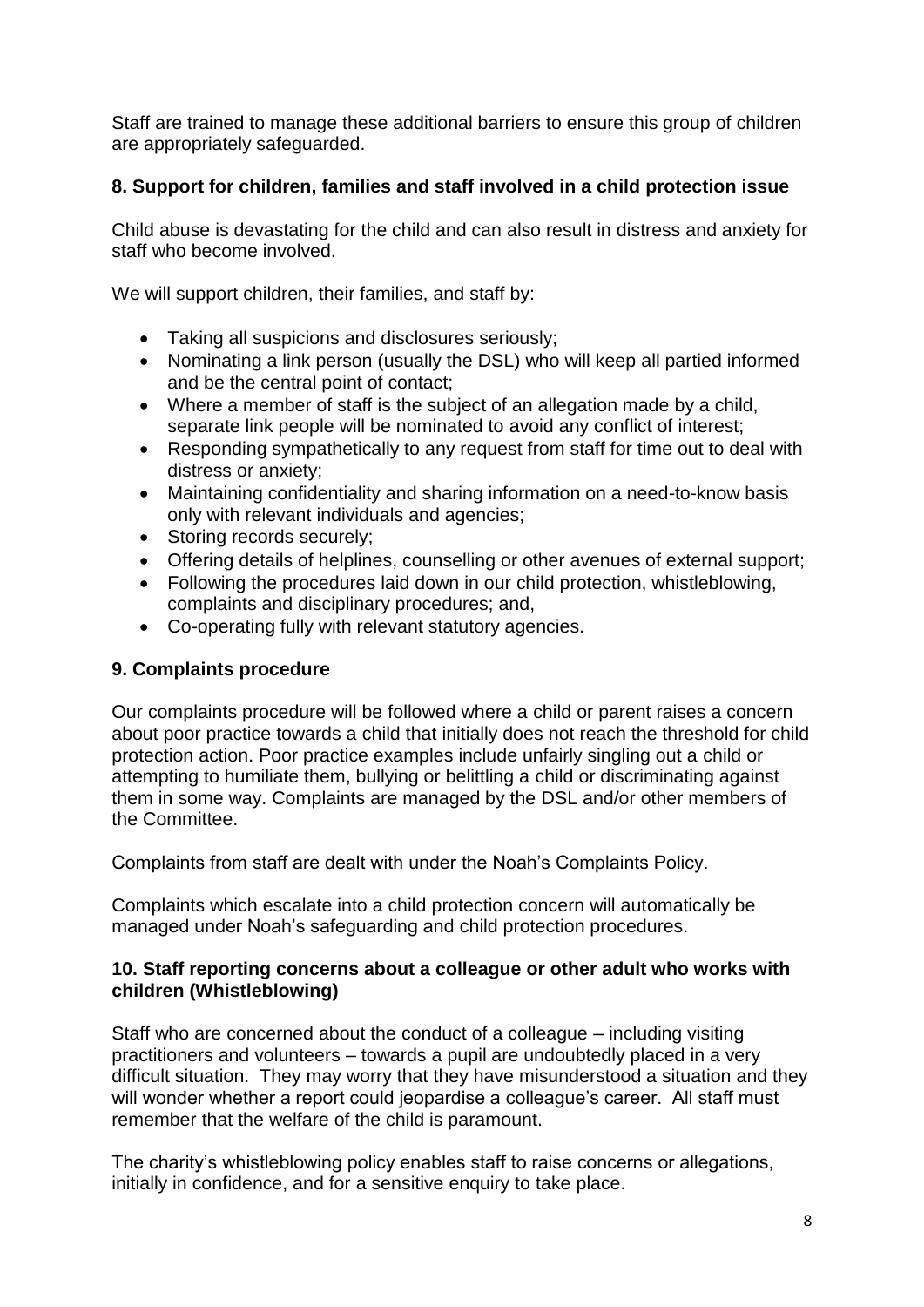Staff are expected to report all concerns about poor practice or possible child abuse by colleagues – including what may seem minor contraventions of the charity's behaviour policy (code of conduct) to the DSL; to facilitate proactive and early intervention in order to maintain appropriate boundaries and a safe culture that protects children and reduces the risk of serious abuse within our centres.

The recommended format for all staff is to record any such poor practice or possible child abuse by a colleague or other adult who works with the children, via the yellow form. All such forms should be passed to the DSL. Alternatively, staff are free to approach the DSL directly to discuss their concerns.

Concerns or complaints about a Trustee should be reported to the DSL using a yellow form. Any complaint or concern about the DSL should be made using the yellow form or in person to the nominated Trustee lead for this occurrence.

Staff or Trustees may also report concerns about suspected abuse or neglect directly to Children's Social Care or the Police if they believe direct reporting is necessary to secure action.

The NSPCC whistleblowing helpline is also available for staff or Trustees who do not feel able to raise concerns regarding child protection failures internally. Staff can call 0800 028 0285 between 8.00am and 8.00pm., Monday to Friday or email [help@nspcc.org.uk.](mailto:help@nspcc.org.uk) Information is also available on the NSPCC website at [https://www.nspcc.org.uk/what-you-can-do/report-abuse/dedicated](https://www.nspcc.org.uk/what-you-can-do/report-abuse/dedicated-helplines/whistleblowing-advice-line/)[helplines/whistleblowing-advice-line/.](https://www.nspcc.org.uk/what-you-can-do/report-abuse/dedicated-helplines/whistleblowing-advice-line/)

The NSPCC whistleblowing helpline and contact numbers for Children's Social Care, the Police and the DSL are all available in our centres.

#### **11. Managing allegations against staff**

When an allegation is made against a member of staff, set procedures must be followed. Staff who are the subject of an allegation have the right to have their case dealt with fairly, quickly and consistently and to be kept informed of its progress.

Suspension is not the default option and alternatives to suspension will always be considered. In some cases, however, staff may be suspended where this is deemed to be the best way to ensure that allegations are investigated fairly, quickly and consistently and that all parties are protected. In the event of suspension, the charity will provide support and a named contact for the member of staff.

Allegations concerning staff who no longer work for the charity or historical allegations will be reported to the Police.

The charity will make every effort to maintain confidentiality and guard against unwanted publicity while an allegation is being investigated or considered.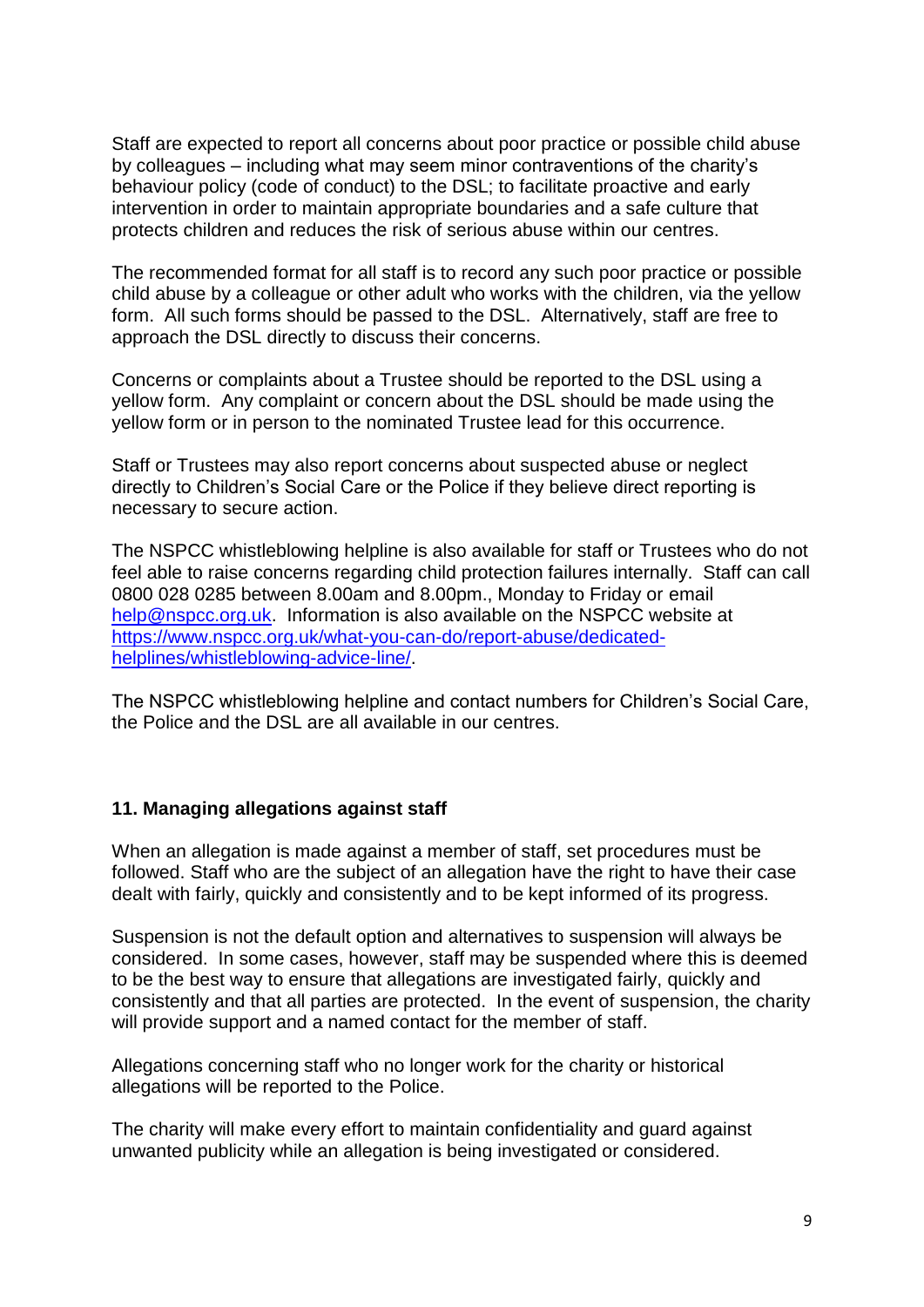An allegation in respect of an individual who works at the school that fulfil any of the following criteria will be reported to the DSL for action within one working day. This may result in reporting it to the Police, Children's Social Care and/or the Charity Commission depending on the nature of the concern. Examples in this respect include:

- Behaved in a way that has harmed a child or may have harmed a child.
- Possibly committed a criminal offence against or related to a child.
- Behaved towards a child or children in a way that indicates they pose a risk of harm to children.

Please note, that the only exception is when the allegation is against the DSL, in which instance the nominated Trustee will undertake that responsibility.

#### **Staff may also report their concerns directly to the Police or Children's Social Care if they believe direct reporting is necessary to secure action.**

## **12. Staff training**

It is important that all staff have training to enable them to recognise the possible signs of abuse, neglect, exploitation and radicalisation and to know what to do if they have a concern. New staff; Trustees who will have direct contact with children; and, volunteers will receive information when they start which will include:

- Noah's child protection and safeguarding policy;
- The signs and symptoms of abuse and neglect:
- Responding to disclosure of abuse or neglect by a child;
- Reporting and recording arrangements;
- The Staff Behaviour Policy (code of conduct);
- The identity and role of the DSL, Deputy DSL; and,
- Details of the nominated Trustee in case of an allegation against the DSL.

NB all of the above will be explained **before** a new member of staff, Trustee or volunteer has direct contact with children at Noah's. The charity's child protection policy and Staff Behaviour policy (code of conduct) will be sent with the letter confirming an appointment with a written requirement that the individual reads the two policies in advance of starting work at Noah's. The individual will be given an opportunity to clarify any issues on their first day at work and then asked to sign to confirm that they have read and understood both policies and undertake to comply with them.

All staff, including the DSL, volunteers and trustees will receive appropriate and regularly updated safeguarding and child protection training and thematic updates as required (at least annually) and regular discussions at staff meetings, to provide them with the requisite skills and knowledge to safeguard children effectively in line with statutory guidance and to comply with the Charity Commission standards. The DSL will update their knowledge and skills at least annually to keep up with any developments relevant to their role.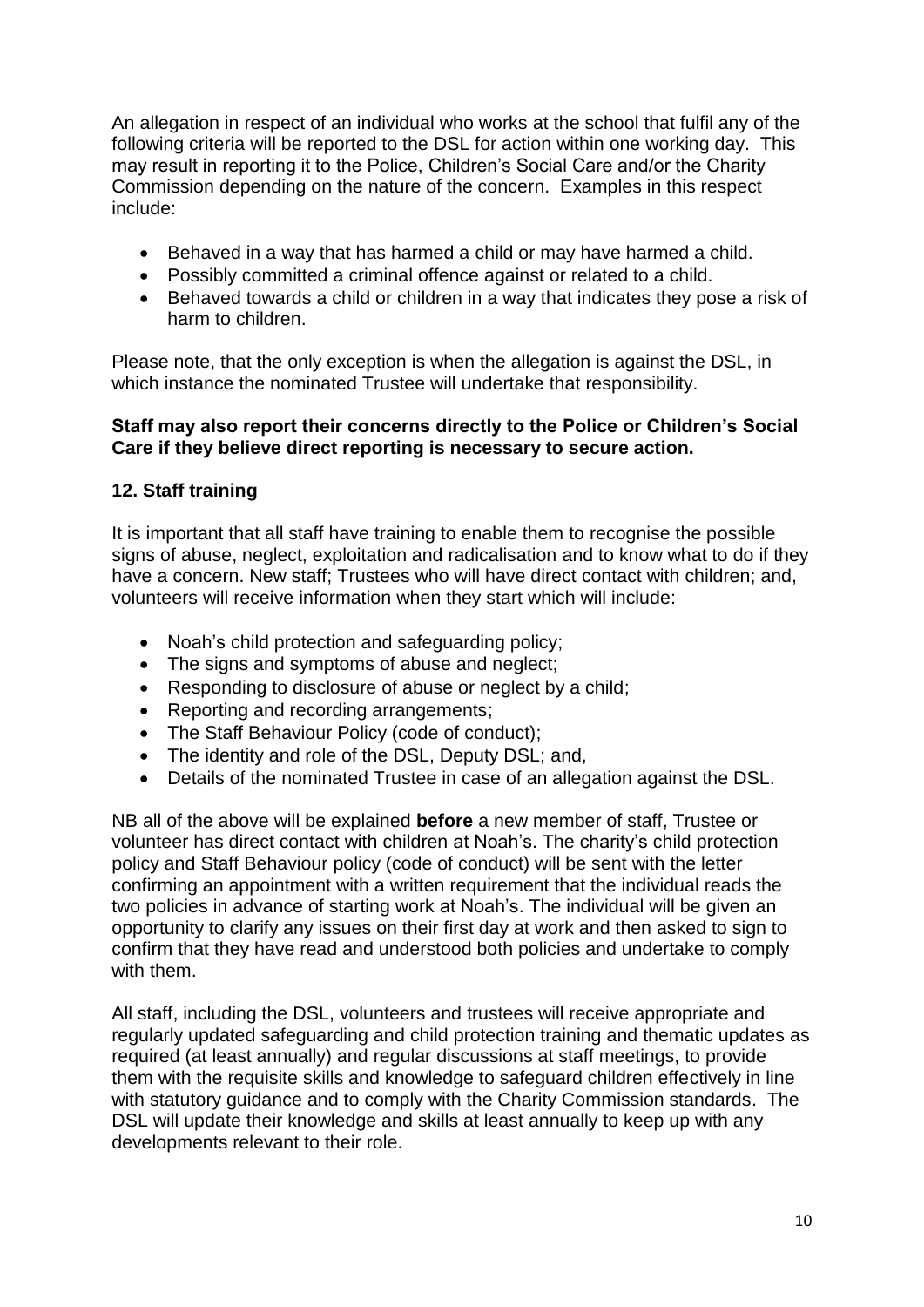All staff will be made aware of the increased risk of abuse to certain groups, including children with special educational needs and disabilities, looked after children, previously looked after children, young carers and risks associated with specific safeguarding issues including child sexual exploitation, child criminal exploitation, peer on peer abuse, sexual harassment and sexual violence, extremism, female genital mutilation and forced marriage; and will receive training in relation to keeping children safe online.

# **13. Safer recruitment**

Our charity endeavours to ensure that we do our utmost to employ 'safe' staff and allow 'suitable' volunteers to work with children. Safer recruitment means that all applicants will:

- Complete an application form which includes their employment history and explains any gaps in that history;
- Provide two referees, including at least one who can comment on the applicant's suitability to work with children;
- Provide evidence of identity and qualifications;
- If offered employment, be checked in accordance with the Disclosure and Barring Service (DBS) regulations as appropriate to their role. This will include an enhanced DBS check and a barred list check;
- If offered employment, provide evidence of their right to work in the UK; and,
- Be interviewed by a panel of at least two trustees, if shortlisted.

. The charity will also:

- Ensure that every job description and person specification for roles in Noah's includes a description of the role holder's responsibility for safeguarding;
- Ask at least one question at interview for every role in Noah's about the candidate's attitude to safeguarding and motivation for working with children;
- Verify the preferred candidate's mental and physical fitness to carry out their work responsibilities;
- Obtain references for all shortlisted candidates, including internal candidates;
- Carry out additional or alternative checks for applicants who have lived or worked outside the UK;
- At least one member of each recruitment panel will have attended safer recruitment training;
- All new members of staff and volunteers will undergo an induction that includes familiarisation with Noah's child protection and safeguarding policy, and Staff Behaviour Policy (code of conduct);
- All staff are required to sign to confirm they have received a copy of the child protection and safeguarding policy and Staff Behaviour Policy (code of conduct);
- All relevant staff are made aware of the disqualification legislation with a staff/volunteer/trustee briefing;
- Noah's obtains written confirmation from supply agencies and third-party organisations that they have satisfactorily undertaken all appropriate checks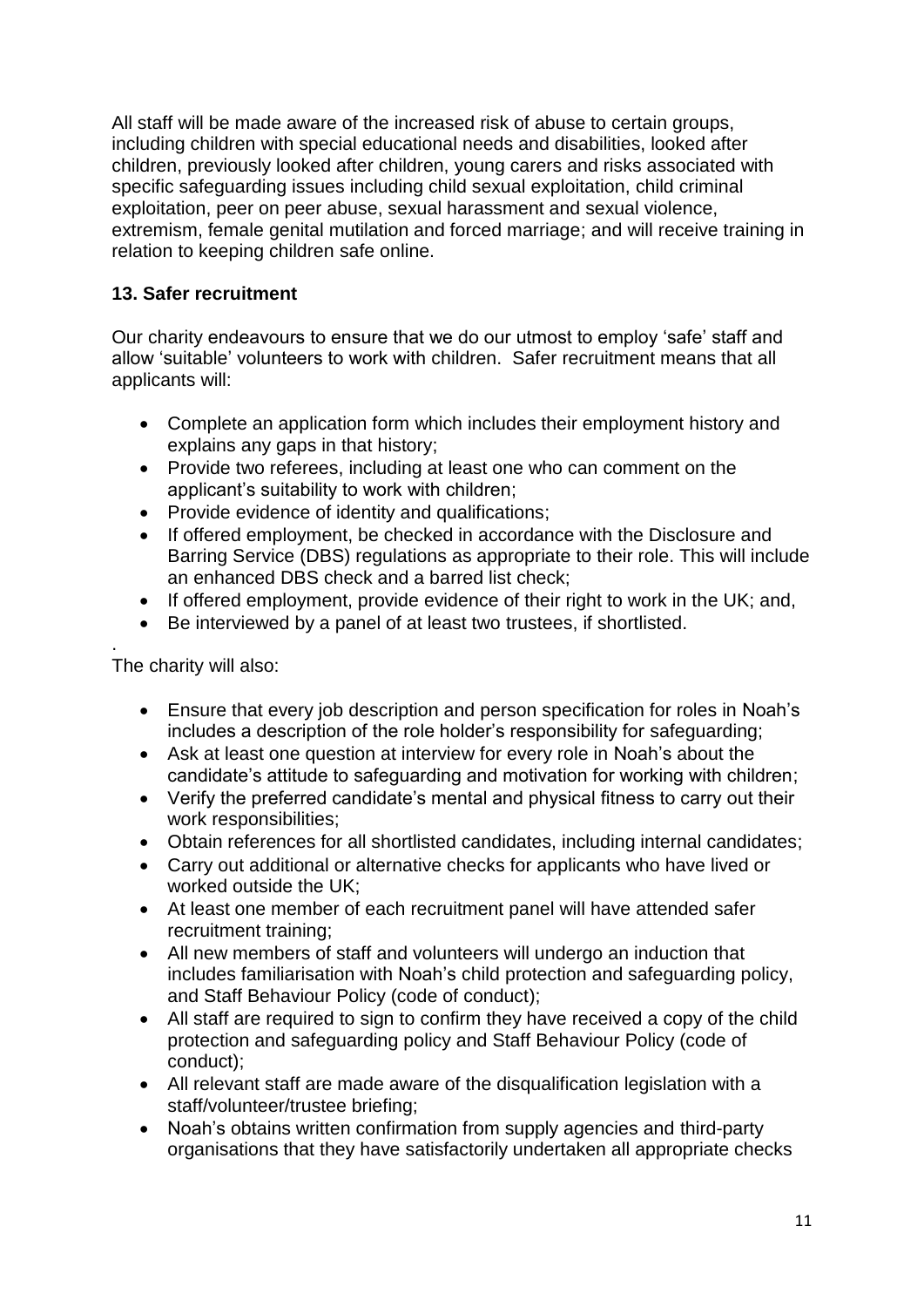in respect of individuals they provide to work in Noah's; and that those individuals are suitable to work with children;

- Noah's maintains a single central record of recruitment checks undertaken and ensures that the record is maintained; and,
- All trustees will be the subject of Enhanced DBS.

**Volunteers** - Volunteers will undergo checks commensurate with their work in Noah's and contact with children. Under no circumstances will a volunteer who has not been appropriately checked be left unsupervised or be allowed to engage in regulated activity.

**Supervised volunteers** - Volunteers who work only in a supervised capacity and are not in regulated activity will undergo the safer recruitment checks appropriate to their role, in accordance with the charity's risk assessment process and best practice.

## **14. Site security**

Visitors to Noah's sessions, including contractors, are asked to sign in. All visitors are expected to be observant and follow Noah's safeguarding and health and safety regulations to ensure children are kept safe.

## **15. Behaviour Management**

Our behaviour policy is set out in a separate document and is reviewed regularly by the trustee board. It is shared with staff before they start working with children as part of their induction.

# **16. Record Keeping**

Noah's will maintain safeguarding (including early help) and child protection records. We will:

- Keep clear detailed written records of concerns about children (noting the date, event and action taken), even where there is no need to refer the matter to Children's Social Care immediately;
- Keep records in a folder in a meticulous chronological order; and,
- Ensure all records are kept secure and in locked locations.

Such records will only be accessible to the Designated Safeguarding Lead. Noah's staff will fill out a 'green form' which will document their concerns, which is the recommended pro forma *Logging A Concern About A Child's Safety And Welfare (Form C)*.

Such records will include, in addition to the name, address and age of the child, timed and dated observations describing the child's behaviour, appearance, statements/remarks made to staff or other children and observations of interactions between the child, other children, members of staff and/or parents/carers that give rise to concern. Where possible and without interpretation, the exact words spoken by the child or parent/carer will be recorded. Records will be signed, dated and timed by the member of staff making the record.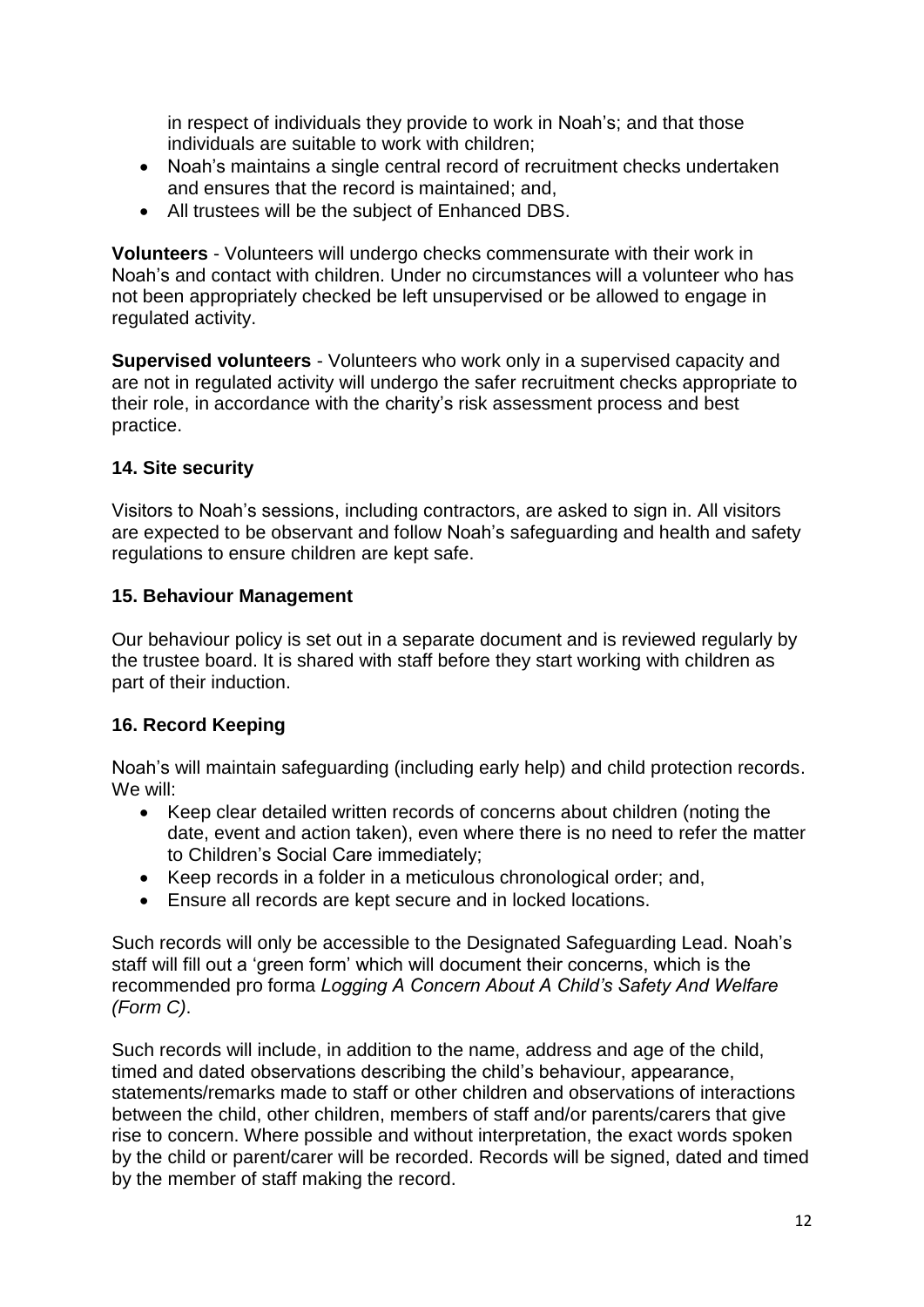Records of safeguarding/child protection observations or concerns can be completed electronically or as a paper version but it is most important that **all staff use one consistent system for the recording of concerns and that all records are passed to the Designated Safeguarding Lead**, who should complete the form to confirm what action has been taken.

The Data Protection Act 2018 and GDPR do not prevent the DSL/staff from sharing information with relevant agencies without the consent of parents, where that information may help to protect a child.

## **17. Confidentiality and Information Sharing**

All staff will understand that child protection issues warrant a high level of confidentiality, not only out of respect for the child, family and staff involved but also to ensure that information being released into the public domain does not compromise evidence.

The Data Protection Act 2018 (DPA) and the GDPR places duties on our charity and individual staff to process personal information fairly and lawfully and to keep the information they hold safe and secure. Neither the DPA nor the GDPR, however, prevent or limit the sharing of information for the purposes of keeping children safe.

Staff will ensure confidentiality protocols are adhered to and information is shared appropriately. If in any doubt about confidentiality, staff will seek advice from the DSL, another trustee member or outside agency as required (e.g. Social Services). It is reasonable for staff to discuss day-to-day concerns about children with colleagues in order to ensure that children's general needs are met. However, staff should report all child protection and safeguarding concerns to the DSL or DDSL – in the case of concerns about the DSL – to the appointed safeguarding trustee. The person receiving the referral will then decide who else needs to have the information and they will disseminate it on a 'need-to-know' basis.

### **However, any member of staff can contact and/or make a referral to Children's Social Care if they are concerned about a child.**

All staff must be aware that they have a professional responsibility to share information with other agencies in order to safeguard children. Information sharing will take place in a timely and secure manner and where:

- It is necessary and proportionate to do so; and,
- The information to be shared is relevant, adequate and accurate.

All staff must be aware that they cannot promise a child/parent to keep secrets. Child protection information will be stored and handled in line with Data Protection Act1998 principles. Information is:

• Processed for limited purposes;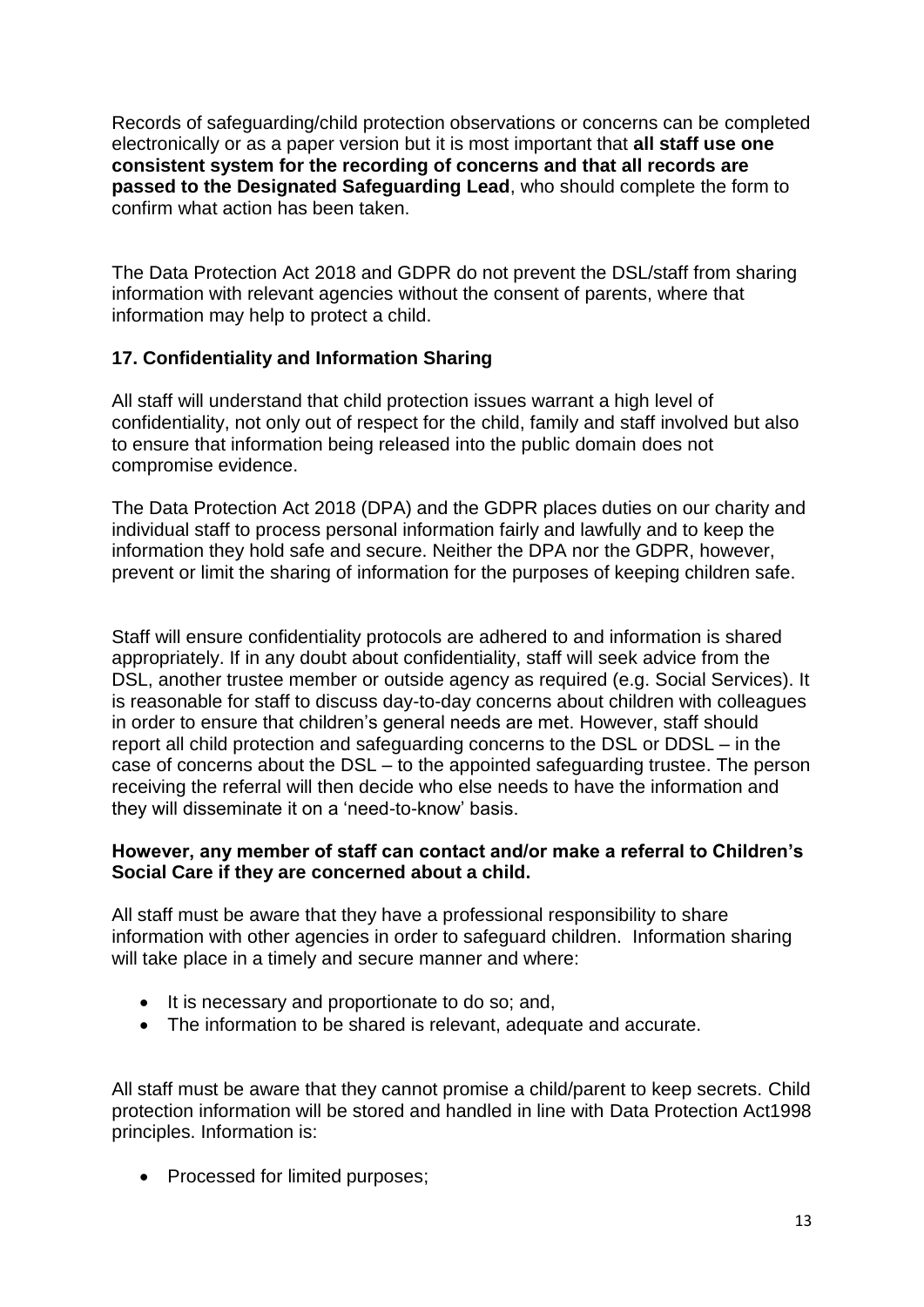- Adequate, relevant and not excessive;
- Accurate;
- Kept no longer than necessary;
- Processed in accordance with the data subject's rights; and,
- Secure.

Record of concern forms (Green forms) and other written information will be stored in a locked facility and any electronic information will be password protected and only made available to relevant individuals.

Every effort will be made to prevent unauthorised access to sensitive information. Any sensitive information that needs to be stored on portable devices such as laptop computers or tablets or on portable media such as a CD or flash drive will be password protected or encrypted and kept in locked storage.

Noah's policy on confidentiality and information-sharing is available to parents on request.

## **18. Photography and images**

The vast majority of people who take, or view photographs or videos of children, do so for entirely innocent, understandable and acceptable reasons. Sadly, some people abuse children through taking or using images, so we must ensure that we have some safeguards in place.

To protect children, we will:

- Seek their consent for photographs or video images to be taken:
- Seek parental consent;
- Ensure children are appropriately dressed; and,
- Encourage children to tell us if they are worried about any photographs/images that are taken of them.

Furthermore, when using images for publicity purposes (e.g. on our website or in newspapers or publications), we will:

- Avoid naming children when possible;
- If it is necessary to name children, use their first names rather than surnames;
- If children are named, avoid using their image;
- Establish whether the image will be retained for further use, where and for how long;
- Ensure that images are stored securely and used only by those authorised to do so.

For the protection of children and staff, only Noah's owned equipment will be used to record and store images taken by staff or volunteers on the Noah's site or during off site Noah's activities. Parents are welcome to take still photographs of their **own children only** during Noah's activities. Parents must not publish (including on social media) photographs of other children inadvertently captured during Noah's events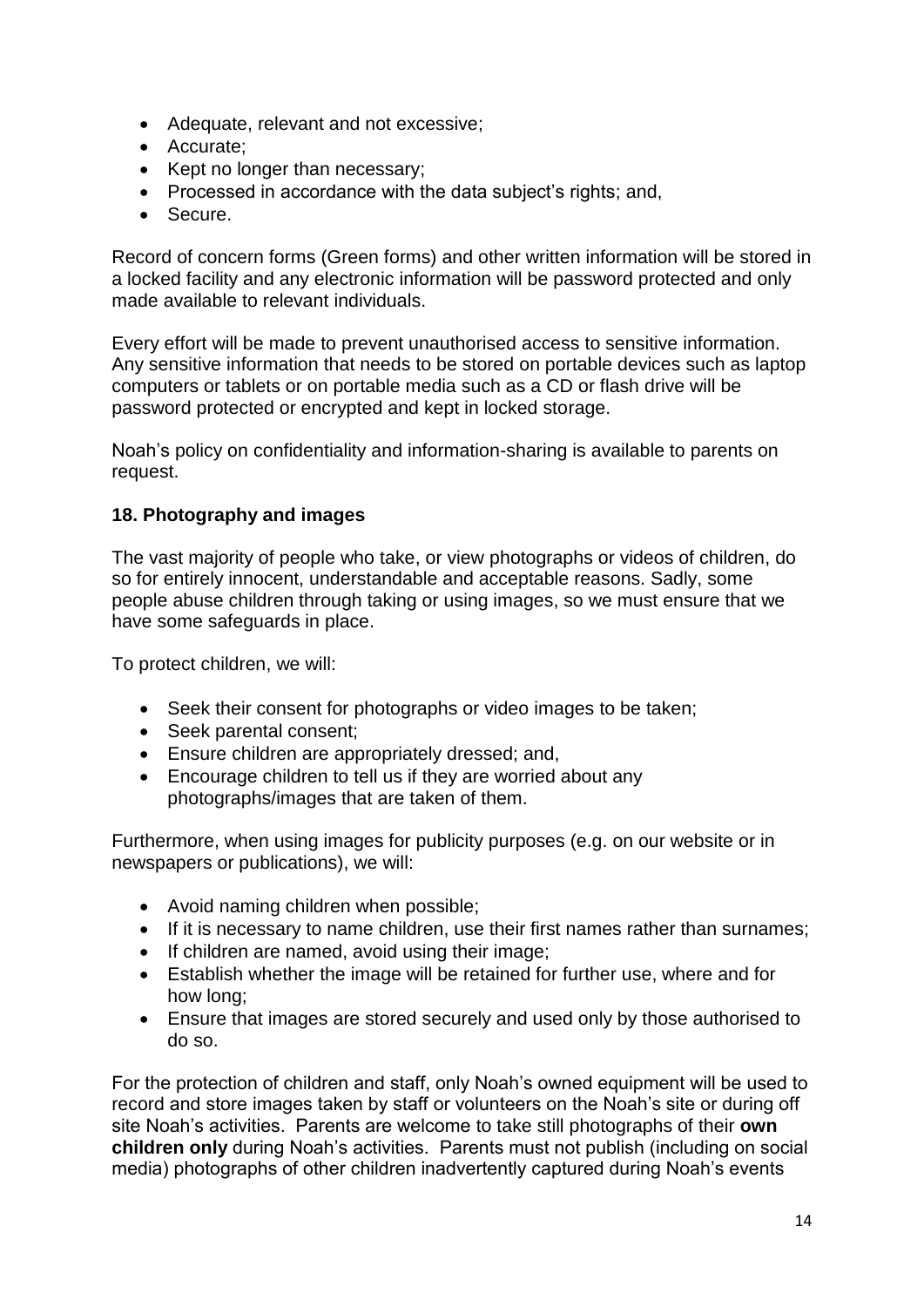without the express permission of the parents of those children. Parents are welcome to video record their **own children only** during school activities, subject to the same terms and conditions as for photographs above. Visiting practitioners who work directly with children are subject to the same restrictions as Noah's staff and volunteers in respect of recording and storing images of children.

# **19. Child Protection Procedures**

## **19.1 Recognising abuse**

To ensure that our children are protected from harm, we need to understand what types of behaviour constitute abuse and neglect. Abuse and neglect are forms of maltreatment of children. Somebody may abuse or neglect a child by inflicting harm, for example by hitting them, or by failing to act to prevent harm, for example by leaving a small child home alone. Children may be abused in a family or in an institutional or community setting by those know to them or, more rarely, by others. Abuse can take place wholly online, or technology may be used to facilitate offline abuse. Abuse may be committed by adult men or women and by other children and young people. Staff are trained to understand and recognise indicators of all four categories of abuse as defined below.

#### **There are four categories of abuse: physical abuse, emotional abuse, sexual abuse and neglect.**

## **19.2 Physical abuse**

Physical abuse is a form of abuse which may involve hitting, shaking, throwing, poisoning, burning or scalding, drowning, suffocating or otherwise causing physical harm to a child. Physical harm may also be caused when a parent or carer fabricates the symptoms of, or deliberately induces, illness in a child (this used to be called Munchausen's Syndrome by Proxy but is now more usually referred to as fabricated or induced illness).

## **19.3 Emotional abuse**

Emotional abuse is the persistent emotional maltreatment of a child such as to cause severe and persistent adverse effects on the child's emotional development. It may involve conveying to a child that they are worthless or unloved, inadequate, or valued only insofar as they meet the needs of another person. It may include not giving the child opportunities to express their views, deliberately silencing them or 'making fun' of what they say or how they communicate. It may feature age or developmentally inappropriate expectations being imposed on children. These may include interactions that are beyond a child's developmental capability, as well as overprotection and limitation of exploration and learning, or preventing the child participating in normal social interaction. It may involve seeing or hearing the illtreatment of another. It may involve serious bullying (including cyber bullying), causing children frequently to feel frightened or in danger, or the exploitation or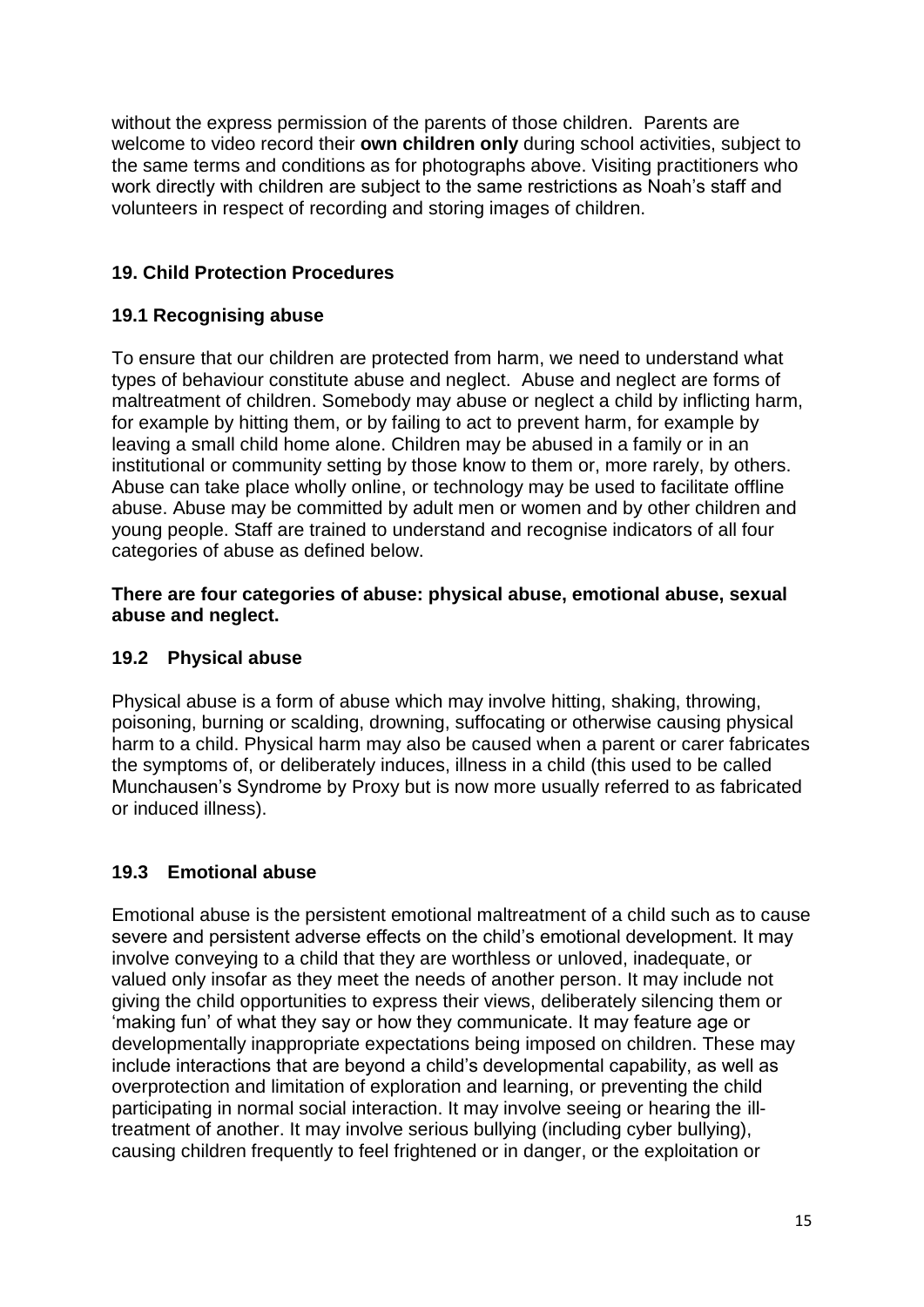corruption of children. Some level of emotional abuse is involved in all types of maltreatment of a child, although it may occur alone.

# **19.4 Sexual abuse**

Sexual abuse involves forcing or enticing a child or young person to take part in sexual activities, not necessarily involving a high level of violence, whether or not the child is aware of what is happening. The activities may involve physical contact, including assault by penetration (for example, rape or oral sex) or non-penetrative acts such as masturbation, kissing, rubbing and touching outside of clothing. They may also include non-contact activities, such as involving children in looking at, or in the production of, sexual images, watching sexual activities, encouraging children to behave in sexually inappropriate ways or grooming a child in preparation for abuse. Sexual abuse can take place online, and technology can be used to facilitate offline abuse. Sexual abuse is not solely perpetrated by adult males. Women can also commit acts of sexual abuse, as can other children.

# **19.5 Neglect**

Neglect is the persistent failure to meet a child's basic physical and/or psychological needs, likely to result in the serious impairment of the child's health or development. Neglect may occur during pregnancy as a result of maternal substance abuse. Once a child is born, neglect may involve a parent or carer failing to:

- Provide adequate food, clothing and shelter (including exclusion from home or abandonment);
- Protect a child from physical and emotional harm or danger;
- Ensure adequate supervision (including the use of inadequate caregivers); or,
- Ensure access to appropriate medical care or treatment.

It may also include neglect of, or unresponsiveness to, a child's basic emotional needs.

Definitions taken from *Keeping Children Safe in Education (DfE 2019).*

# **19.6 Indicators of abuse**

Physical signs define some types of abuse, for example bruising, bleeding or broken bones resulting from physical or sexual abuse, or injuries sustained while a child has been inadequately supervised. The identification of physical signs is complicated, as children may go to great lengths to hide injuries, often because they are ashamed or embarrassed, or their abuser has threatened further violence or trauma if they 'tell'. It is also quite difficult for anyone without medical training to categorise injuries into accidental or deliberate with any degree of certainty. For those reasons it is vital that staff are also aware of the range of behavioural indicators of abuse and report any concerns to the Designated Safeguarding Lead.

**It is the responsibility of staff to report their concerns. It is not their responsibility to investigate or decide whether a child has been abused.**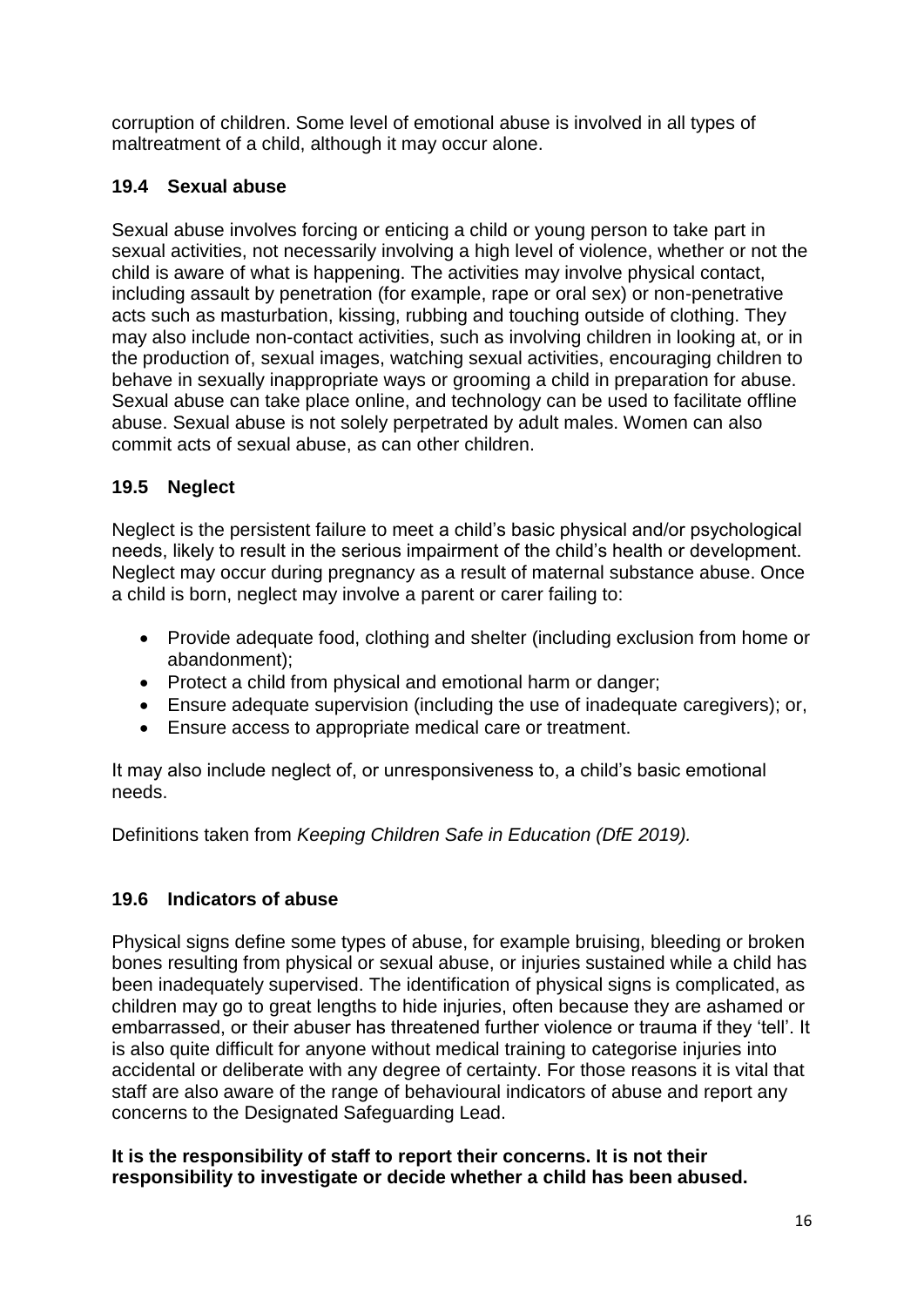A child who is being abused or neglected may:

- Have bruises, bleeding, burns, fractures or other injuries;
- Show signs of pain or discomfort;
- Keep arms and legs covered, even in warm weather;
- Be concerned about changing for PE or swimming;
- Look unkempt and uncared for;
- Change their eating habits;
- Have difficulty in making or sustaining friendships;
- Appear fearful;
- Be reckless with regard to their own or other's safety;
- Self-harm:
- Frequently miss school or arrive late;
- Show signs of not wanting to go home;
- Display a change in behaviour from quiet to aggressive, or happy-go-lucky to withdrawn;
- Challenge authority:
- **Become disinterested in their work:**
- Be constantly tired or preoccupied;
- Be wary of physical contact:
- Be involved in, or particularly knowledgeable about drugs or alcohol;
- Display sexual knowledge or behaviour beyond that normally expected for their age and/or stage of development; and/or,
- Acquire gifts such as money or a mobile phone from new 'friends' or adults recently acquainted with the child's family.

Individual indicators will rarely, in isolation, provide conclusive evidence of abuse. They should be viewed as part of a jigsaw and each small piece of information will help the DSL to decide how to proceed.

#### **It is very important that staff report all of their concerns, however minor or insignificant they may think they are – they do not need 'absolute proof' that the child is at risk.**

## **19.7 Impact of abuse**

The impact of child abuse, neglect and exploitation should not be underestimated. Many children do recover well and go on to lead healthy, happy and productive lives, although most adult survivors agree that the emotional scars remain, however well buried. For some children, full recovery is beyond their reach and the rest of their childhood and their adulthood may be characterised by anxiety or depression, selfharm, eating disorders, alcohol and substance misuse, unequal and destructive relationships and long-term medical or psychiatric difficulties.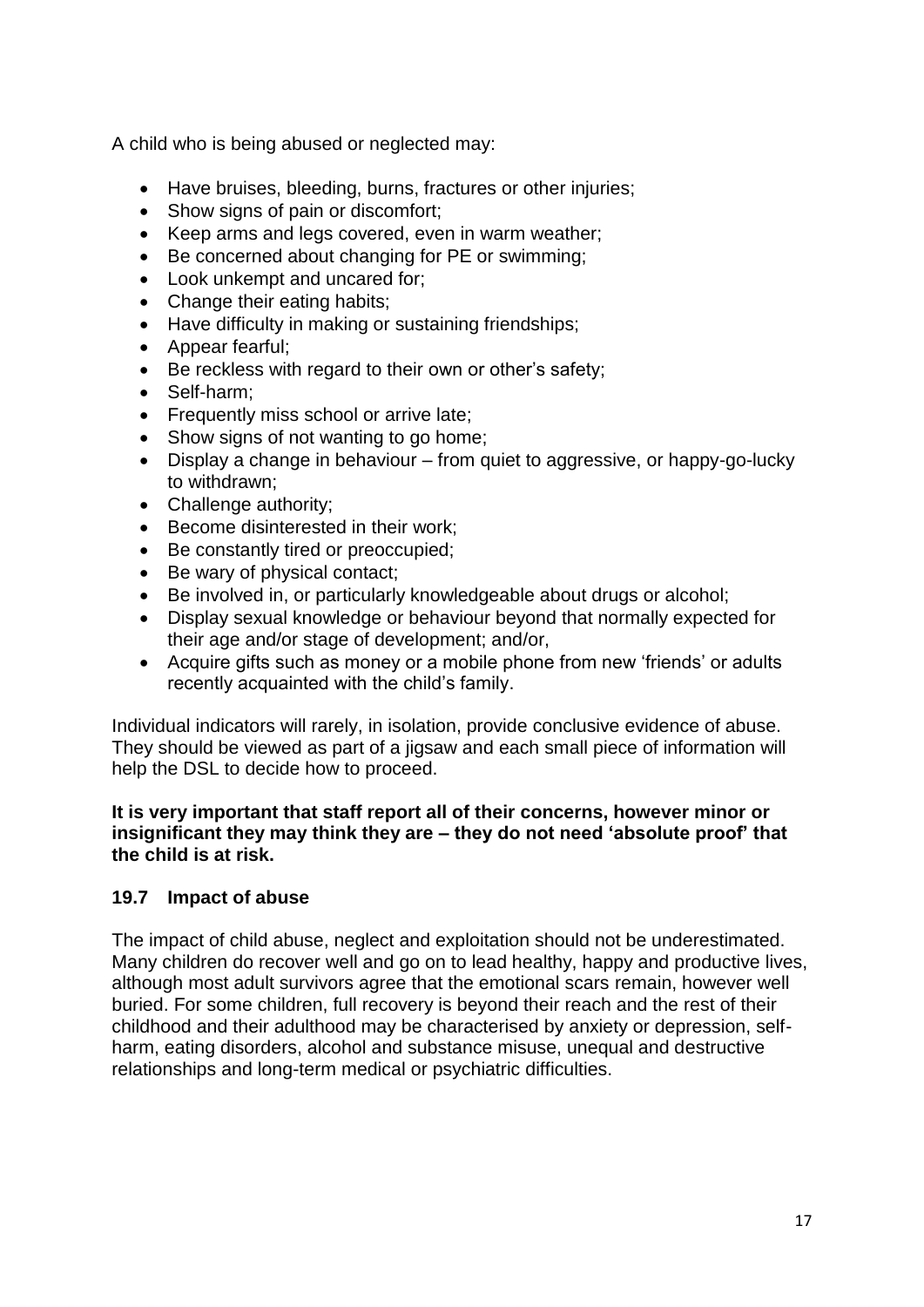## **19.8 Taking action**

#### **Any child in any family could become a victim of abuse. Staff should always maintain an attitude of "It could happen here".**

Key points for staff to remember when taking action are:

- In an emergency take the action necessary to help the child, for example, call 999;
- Report your concern to the DSL as quickly as possible immediately when there is evidence of physical or sexual abuse and certainly by the end of the day;
- Do not start your own investigation;
- Share information on a need-to-know basis only do not discuss the issue with colleagues, friends or family;
- Complete a record of concern, using a Green form; and
- Seek support for yourself if you are distressed or need to debrief.

### **19.9 If a member of staff or volunteer is concerned about a child's welfare**

There will be occasions when staff may suspect that a child may be at risk without unequivocal evidence. The child's behaviour may have changed, their artwork could be bizarre, they may write stories or poetry that reveal confusion or distress, or physical but inconclusive signs may have been noticed. In these circumstances, staff will try to give the child the opportunity to talk. The signs they have noticed may be due to a variety of factors, for example a parent has moved out, a pet has died, a grandparent is very ill, or an accident has occurred. Staff are encouraged and supported to ask children if they are OK, if there is anything the child would like to talk to them about and if they can help in any way. Staff are trained to do this by asking appropriate open questions which do not lead anything if they wish to.

Staff should use the same record of concern form (Green form) to record these early concerns. If the child does begin to reveal that they are being harmed, staff should follow the advice below. Following an initial conversation with the child, if the member of staff remains concerned, they should discuss their concerns with the DSL.

## **19.10 If a pupil discloses to a member of staff or volunteer**

It takes a lot of courage for a child to disclose that they are being abused. They may feel ashamed, particularly if the abuse is sexual. Their abuser may have threatened what will happen if they tell. They may have lost all trust in adults. Or they may believe, or have been told, that the abuse is their own fault. Sometimes they may not be aware that what is happening is abusive.

If a child talks to a member of staff about any risks to their safety or wellbeing, **the staff member will need to let the child know that they must pass the information on** – staff are not allowed to keep secrets. The point at which they tell the child this is a matter for professional judgement. If they jump in immediately the child may think that they do not want to listen but if left until the very end of the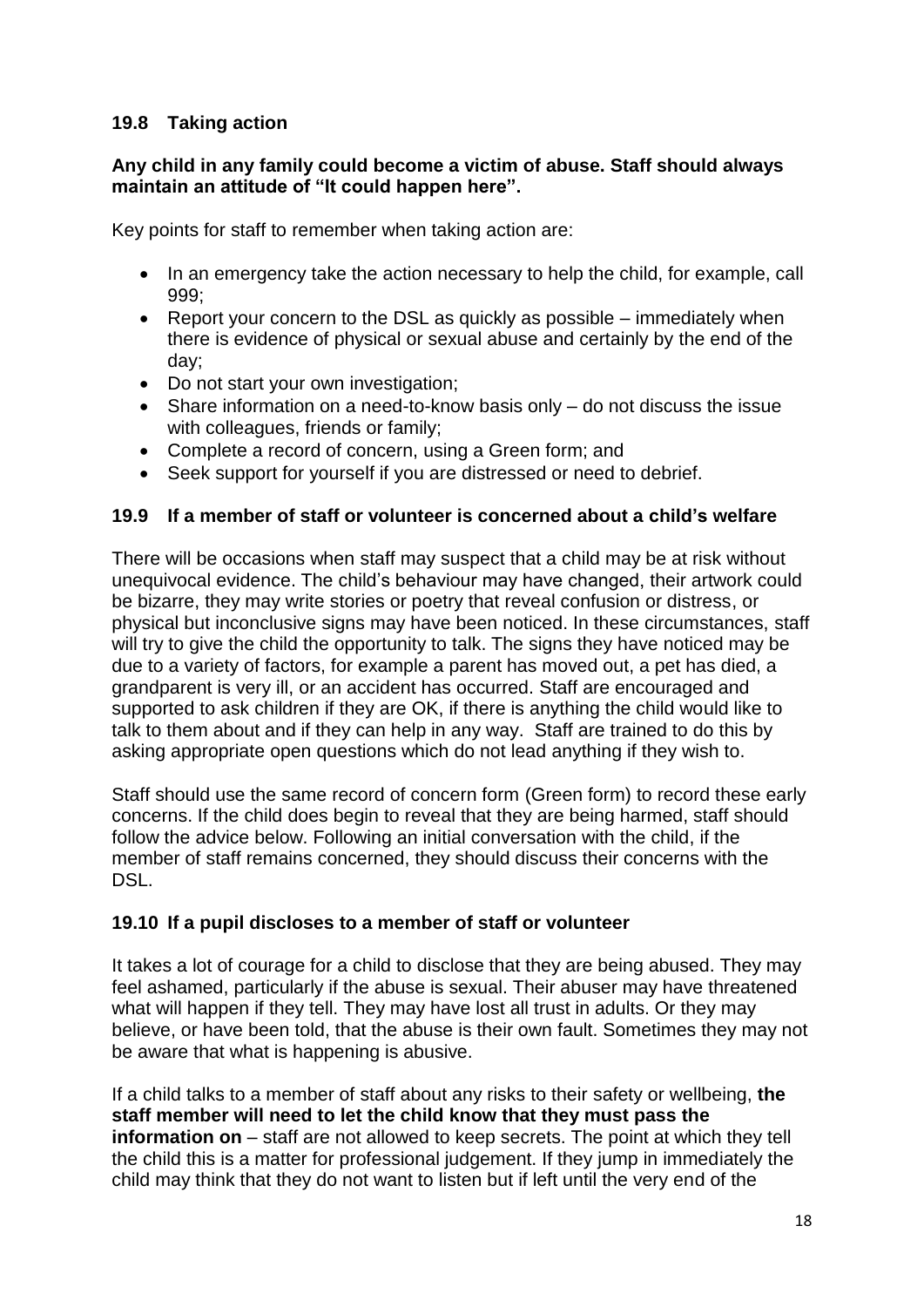conversation, the child may feel that they have been misled into revealing more than they would have otherwise. During their conversations with children staff will:

- Allow them to speak freely;
- Remain calm and not overreact the pupil may stop talking if they feel they are upsetting their listener;
- Give reassuring nods or words of comfort 'I'm glad you told me'/'thank you for telling me'; 'I believe you'; 'What happened to you is not your fault'/'This isn't your fault'; 'I'm going to do what I can to help you';
- Not be afraid of silences staff must remember how hard this must be for the child;
- **Under no circumstances** ask investigative questions such as how many times this has happened, whether it happens to siblings too, or what does the child's mother think about all this; (**however**, it is reasonable to ask questions to clarify understanding and to support a meaningful referral if that is required, e.g. when did this happen, where did this happen?)
- At an appropriate time tell the child that in order to help them, the member of staff must pass the information on;
- Not automatically offer any physical touch as comfort. It may be anything but comforting to a child who has been abused;
- Avoid admonishing the child for not disclosing earlier. Saying things such as 'I do wish you had told me about this when it started' or 'I can't believe what I'm hearing' may be the staff member's way of being supportive but may be interpreted by the child to mean that they have done something wrong;
- Tell the child what will happen next:
- Let them now that someone will come to see them before the end of the day;
- Report verbally to the DSL:
- Write up their conversation as soon as possible on the **record of concern form** Form C (Green form) and hand it to the DSL; and
- Seek support if they feel distressed or need to debrief.

## **20. Making a referral to Children's Social Care**

The DSL and DDSL are most likely to have a complete safeguarding picture and be the most appropriate person to advise on the response to safeguarding concerns. The DSL will make a referral to Children's Social Care (and if appropriate the Police) if it is believed that a pupil is suffering or is likely to suffer significant harm.

The child (subject to their age and understanding) and the parents will be told that a referral is being made, unless to do so would increase the risk to the child or create undue delay. All staff will be made aware of the process for making a referral to Children's Social Care, that they may follow a referral, along with the role they might be expected to play.

## **Statutory assessments**

#### **Children in need**

A child in need is defined under the Children Act 1989 as a child who is unlikely to achieve or maintain a reasonable level of health or development, or whose health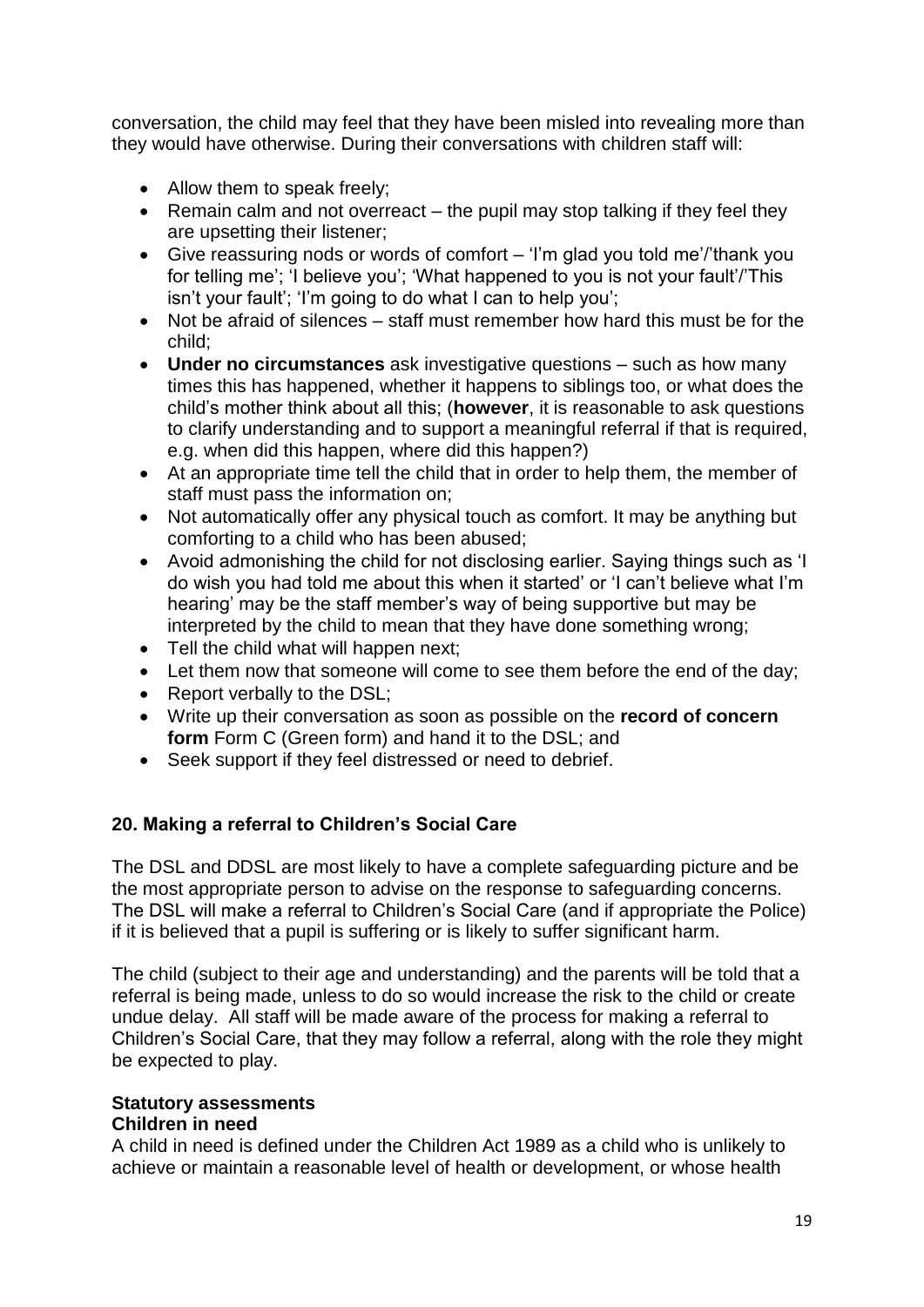and development is likely to be significantly or further impaired, without the provision of services; or a child who is disabled. Local authorities are required to provide services for children in need for the purposes of safeguarding and promoting their welfare. Children in need may be assessed under section 17 of the Children Act 1989.

## **Children suffering or likely to suffer significant harm**

Local authorities, with the help of other organisations as appropriate, have a duty to make enquires under section 47 of the Children Act 1989 if they reasonable cause to suspect that a child is suffering, or is likely to suffer, significant harm. Such enquiries enable them to decide whether they should take any action to safeguard and promote the child's welfare and must be initiated where here are concerns about maltreatment, including all forms of abuse and neglect, female genital mutilation or other so-called honour based violence, and extra-familial threats like radicalisation and sexual exploitation.

## **21. Submitting child protection referrals**

All child protection referrals should be made to the Multi-Agency Safeguarding Hub (MASH) by completing a Multi-Agency Referral Form (MARF) and submitting it to the MASH at mash@warwickshire.gov.uk. The form can also be completed online. All urgent child protection referrals, i.e. where there is an immediate concern about a child's safety, should be made in the first instance by telephoning the MASH on 01926 414144. This should be followed by submission of a MARF as above.

If the DSL is aware that the child is already the subject of an open case to Children's Social Care, the DSL must contact their allocated social worker. Any difficulties in contacting the social worker must be escalated to their line manager.

Outside of office hours, immediate concerns about a child should be referred to the Emergency Duty Team on telephone number 01926 886922.

If staff are ever concerned that a child is in immediate danger, they will contact the Police by dialling 999.

## **22. Staff reporting directly to child protection agencies**

Any member of staff can refer their concerns directly to Children's Social Care and/or the Police if:

- The situation is an emergency and the DSL or the deputy DSL, are both unavailable;
- They are convinced that a direct report is the only way to ensure the child's safety; or,
- For any other reason they make a judgement that a direct referral is in the best interests of the child.

In any of those circumstances, staff may make a direct referral and share information without being subject of censure or disciplinary action. However, staff should inform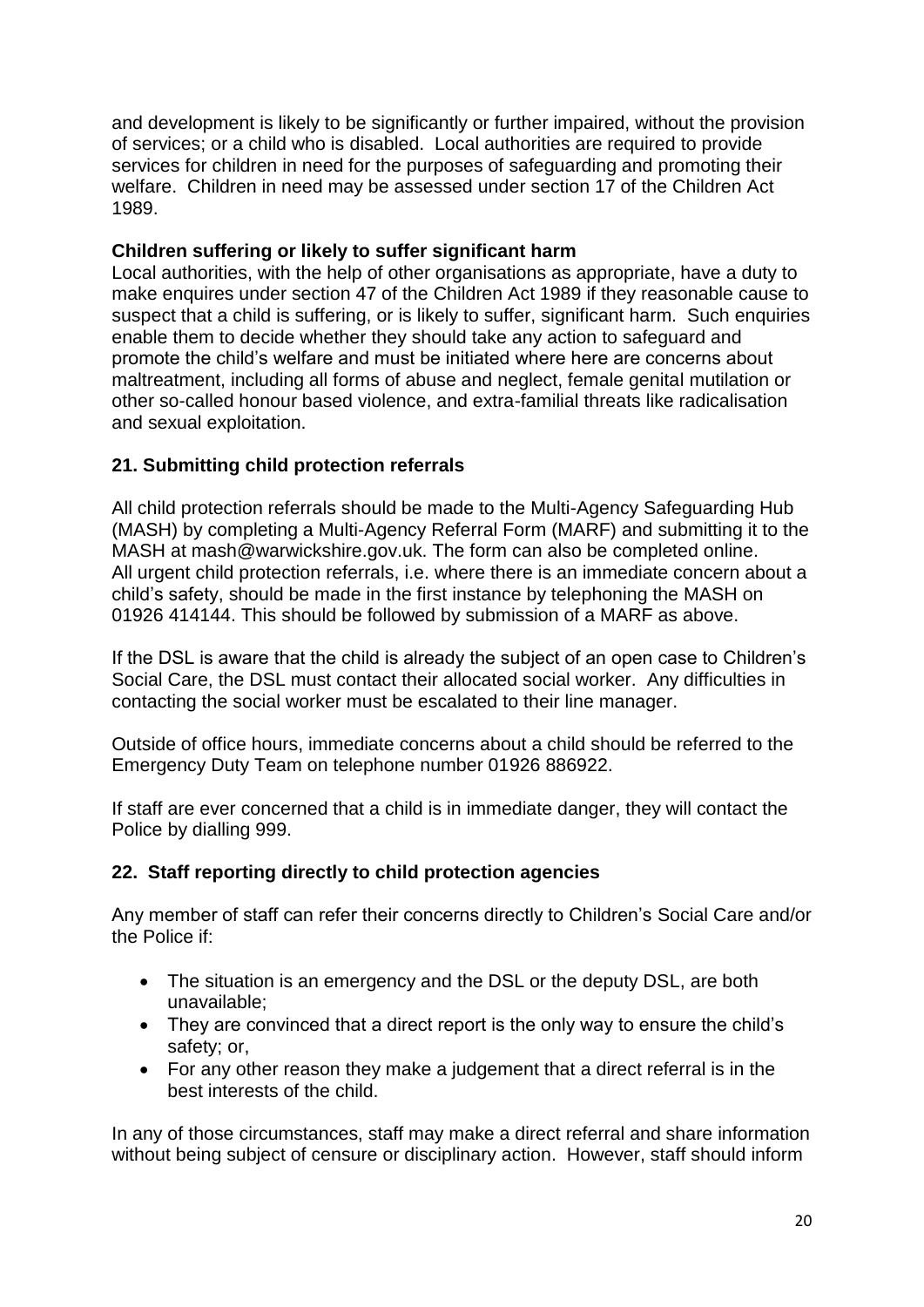the DSL at the earliest opportunity that they have done so unless in their judgement doing so would increase the risk of harm to the child.

# **23. What will Children's Social Care do?**

Children's Social Care should make a decision about the type of response that is required within one working day of a referral being made; and should let the referrer know the outcome. This will include determining whether:

- The child requires immediate protection and urgent action is required;
- Whether the child is in need, and should be assessed under section 17;
- There is reasonable cause to suspect the child is suffering, or likely to suffer, significant harm, and whether enquiries must be made and the child assessed under section 47;
- Any services are required by the child and family and what type of services; and,
- Further specialist assessments are required in order to help the local authority to decide that further action to take.

# **24. Bullying, peer on peer abuse and harmful sexual behaviour**

Children should be free from harm, both from adults and other children. Children may be harmed by other children or young people. All staff recognise that children can abuse their peers and are trained on this. All peer on peer abuse is unacceptable and will be taken seriously. It is most likely to include, but is not limited to:

- Bullying (including cyberbullying):
- Physical abuse such as hitting, kicking, shaking, biting, hair pulling, or otherwise causing physical harm;
- Sexual violence, such as rape, assault by penetration and sexual assault;
- Sexual harassment, such as sexual comments, remarks, jokes and online sexual harassment, which may be stand-alone or part of a broader pattern of abuse;
- Sexting including pressuring another person to send a sexual image or video content (also known as youth produced sexual imagery);
- Upskirting, which typically involves taking a picture under a person's clothing without them knowing, with the intention of viewing their genitals or buttocks to obtain sexual gratification, or case the victim humiliation, distress or alarm (upskirting is a criminal offence and may constitute sexual harassment);
- Teenage relationship abuse defined as a pattern of actual or threatened acts of physical, sexual or emotional abuse, perpetrated against a current or former partner.
- Initiation/hazing used to induct newcomers into an organisation such as sports team or school groups by subjecting them to a series of potentially humiliating, embarrassing or abusing trials which promote a bond between them; and,
- Prejudiced behaviour a range of behaviours which causes someone to feel powerless, worthless or excluded and which relates to prejudices around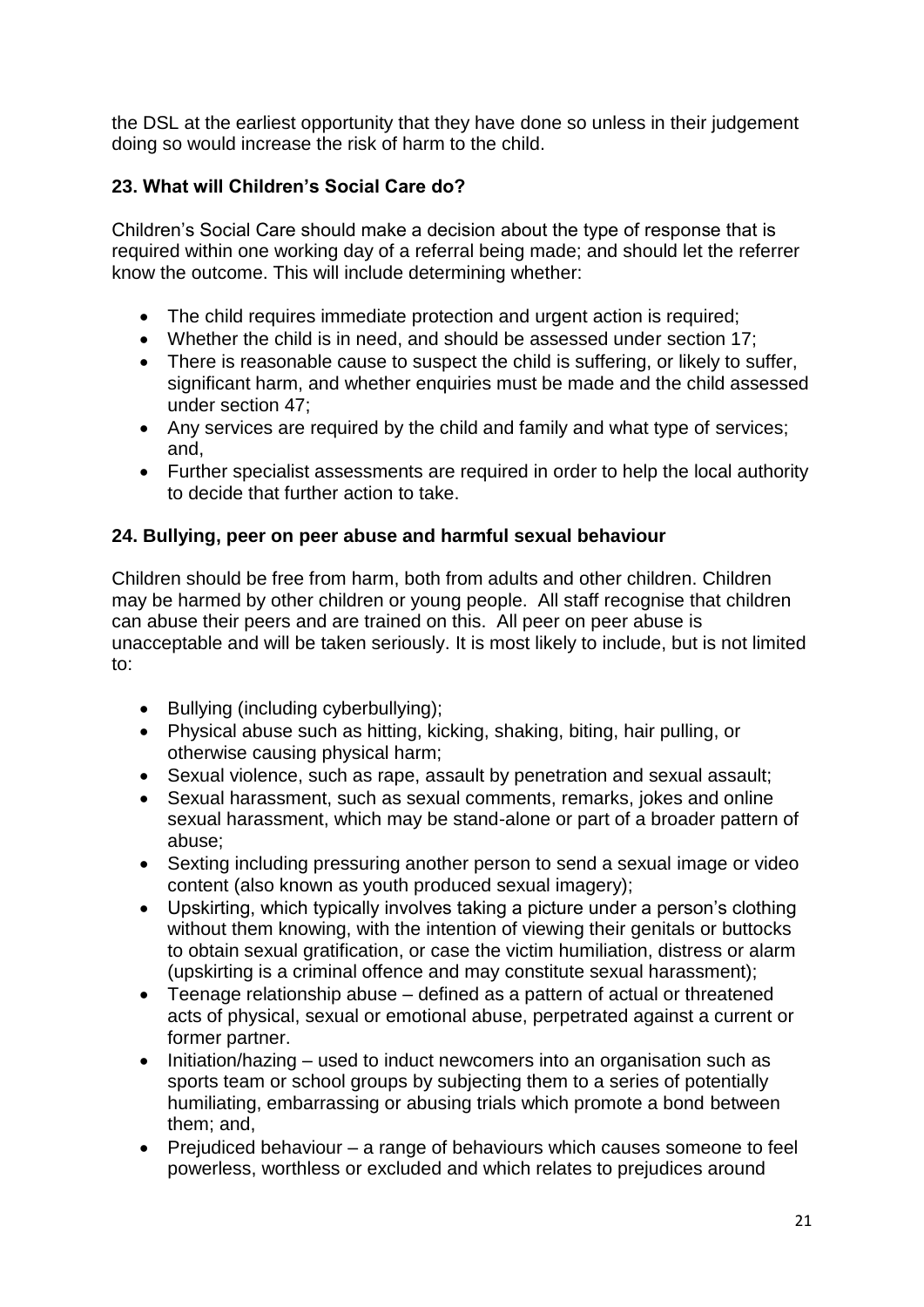belonging, identity and equality, in particular prejudices linked to disabilities, special educational needs, ethnic, cultural and religious backgrounds, gender and sexual identity.

Bullying is a very serious issue that can cause children considerable anxiety and distress. At its most serious level, bullying can have a disastrous effect on a child's well-being and in very rare cases has been a feature in the suicide of some young people.

All incidents of bullying, including cyber-bullying and prejudice-based bullying should be reported and will be managed according to our policy. All staff receive a copy of the charity's behaviour policy, which contains the anti-bullying procedure, as part of their induction and are trained to be aware of the harm caused by bullying and to respond to all incidents of bullying and peer on peer abuse proactively.

Abuse is abuse and will not be tolerated, minimised or dismissed as 'banter'; 'just having a laugh'; 'part of growing up'; 'boys being boys'; or 'girls being girls'. Different gender issues can be prevalent when dealing with peer on peer abuse, for example girls being sexually touched/assaulted or boys being subject to initiation/hazing type violence. Whilst mindful pf the particular vulnerability of women and girls to violence, it is also recognised that boys as well as girls can be abused by members of the opposite sex as well as the same gender group.

Occasionally, allegations may be made by a child against another child, which are of a safeguarding nature. Safeguarding issues raised in this way may include physical abuse, emotional abuse, sexual abuse and sexual exploitation. Members of staff to whom such allegations are made and/or who become concerned about a child's sexualised behaviour, including any know online sexualised behaviour, should report their concerns in the usual way on a Green form and report them to the DSL as soon as possible, as with any other safeguarding concern.

#### **25. Children with sexually harmful or inappropriate behaviour**

Children may be harmed by other children or young people. Staff will be aware of the harm caused by bullying and follow our procedures. However, there will be occasions when a child's behaviour warrants a response under child protection rather than anti-bullying procedures. In particular, research suggests that up to 30 per cent of child sexual abuse is committed by someone under the age of 18. Abusive behaviour by one child towards another will not be tolerated, minimised or dismissed as 'banter' or 'part of growing up'.

Staff will be mindful of the different gender issues that can be prevalent when dealing with peer on peer abuse although it is recognised that boys as well as girls can be abused by members of the opposite as well as the same gender group. Members of staff who become concerned about a child's sexualised behaviour, including any known online sexualised behaviour, should record their concerns and report them to the DSL as soon as possible, as with any other safeguarding concern. The management of children and young people with sexually harmful behaviour is complex and Noah's will work with other relevant agencies whenever required to maintain the safety of the whole Noah's community. Young people who display such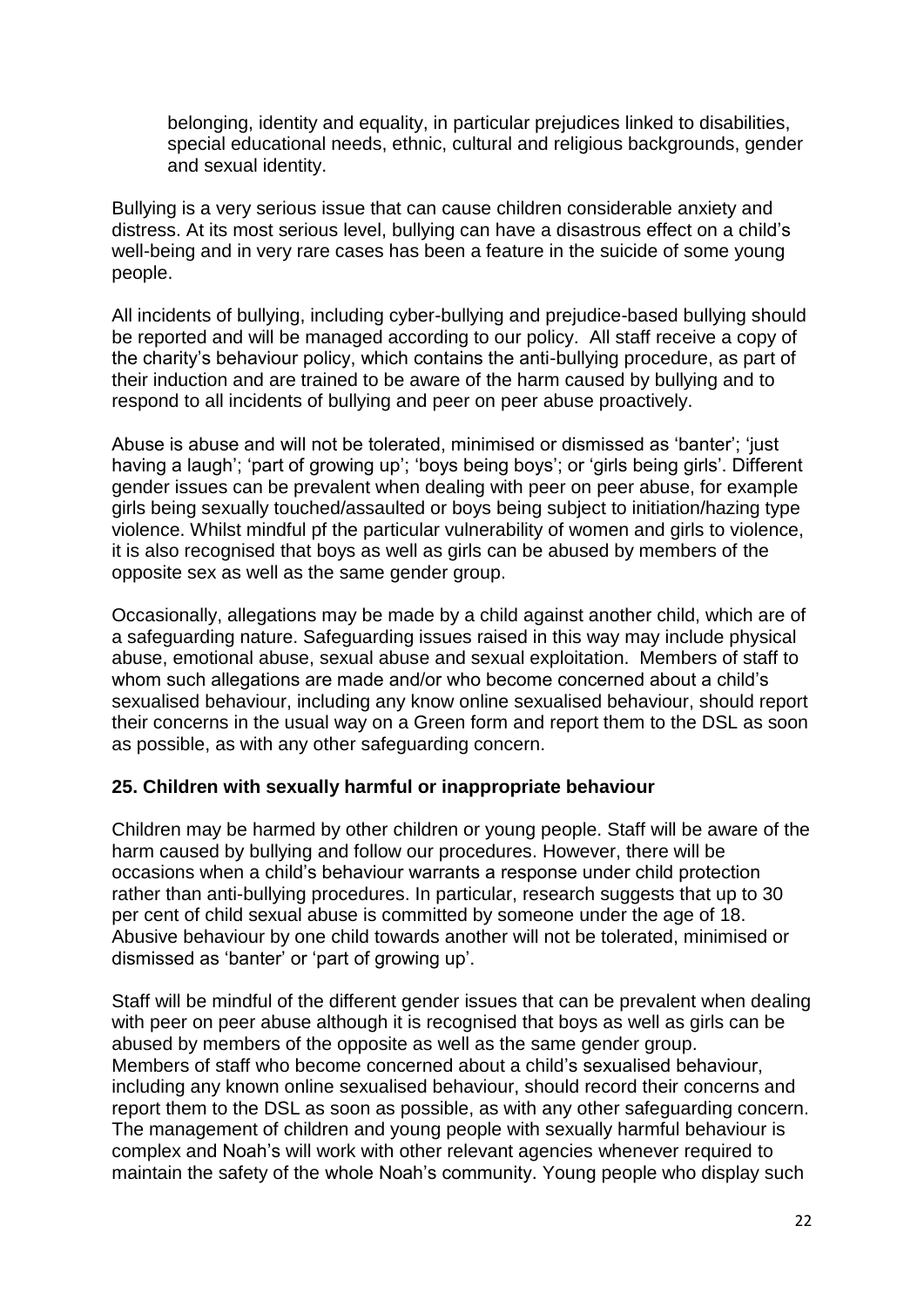behaviour may be victims of abuse themselves and the child protection procedures will be followed for both victim and perpetrator. Any instances of sexual harm caused by one child to another and any situation where there are concerns about power imbalance, coercion or force will be discussed with Children's Social Care.

In responding to cases involving children or young people who have committed sexually abusive behaviours, Children's Social Care will consult with the Sexualised Inappropriate Behaviours Service (SIBS), for advice, consultation or provision of a direct service. A wide range of practice guidance, knowledge and therapeutic materials has been developed by SIBS to inform the interventions relating to children and young people with sexual behaviour difficulties.

In deciding the most appropriate response, relevant considerations will include:

- The nature and extent of the inappropriate/abusive behaviours. In respect of sexual abuse, it is necessary to distinguish between normal childhood sexual development and experimentation; and sexually harmful or aggressive behaviour;
- The context of the abusive behaviours;
- The child/young person's development, family and social circumstances;
- The need for services, specifically focusing on the child/young person's harmful behaviour as well as other significant needs; and/or
- The risks to self and others, including other children in the school, household, extended family, peer group and wider social network.

Noah's is committed to participating in plans both to provide children who are at risk from other children and those children who may present a risk to other children with appropriate services to address any concerns.

#### **26. Child sexual exploitation and child criminal exploitation**

Child sexual exploitation (CSE) is a form of child sexual abuse. Child criminal exploitation (CCE) is a form of child abuse. Both occur where an individual or group takes advantage of an imbalance of power to coerce, manipulate or deceive a child or young person under the age of 18 into sexual and/or criminal activity:

- a) In exchange for something the victim needs or wants; and/or,
- b) For the financial advantage or increased status of the perpetrator or facilitator.

The victim may have been sexually and/or criminally exploited even if the sexual/criminal activity appears consensual. CSE and CCE do not always involve physical contact; they can also occur through the use of technology. Victims of CSE and CCE can be boys or girls. Children and young people are often unwittingly drawn into sexual and/or criminal exploitation through the offer of friendship and care, gifts, drugs, alcohol and sometimes accommodation.

Sexual exploitation is a serious crime and can have a long-lasting adverse impact on a child's physical and emotional health. It may also be linked to other criminal activity including trafficking and illegal drugs. Drug networks or gangs groom and exploit children and young people to carry drugs and money from urban areas to suburban and rural areas, market and seaside towns.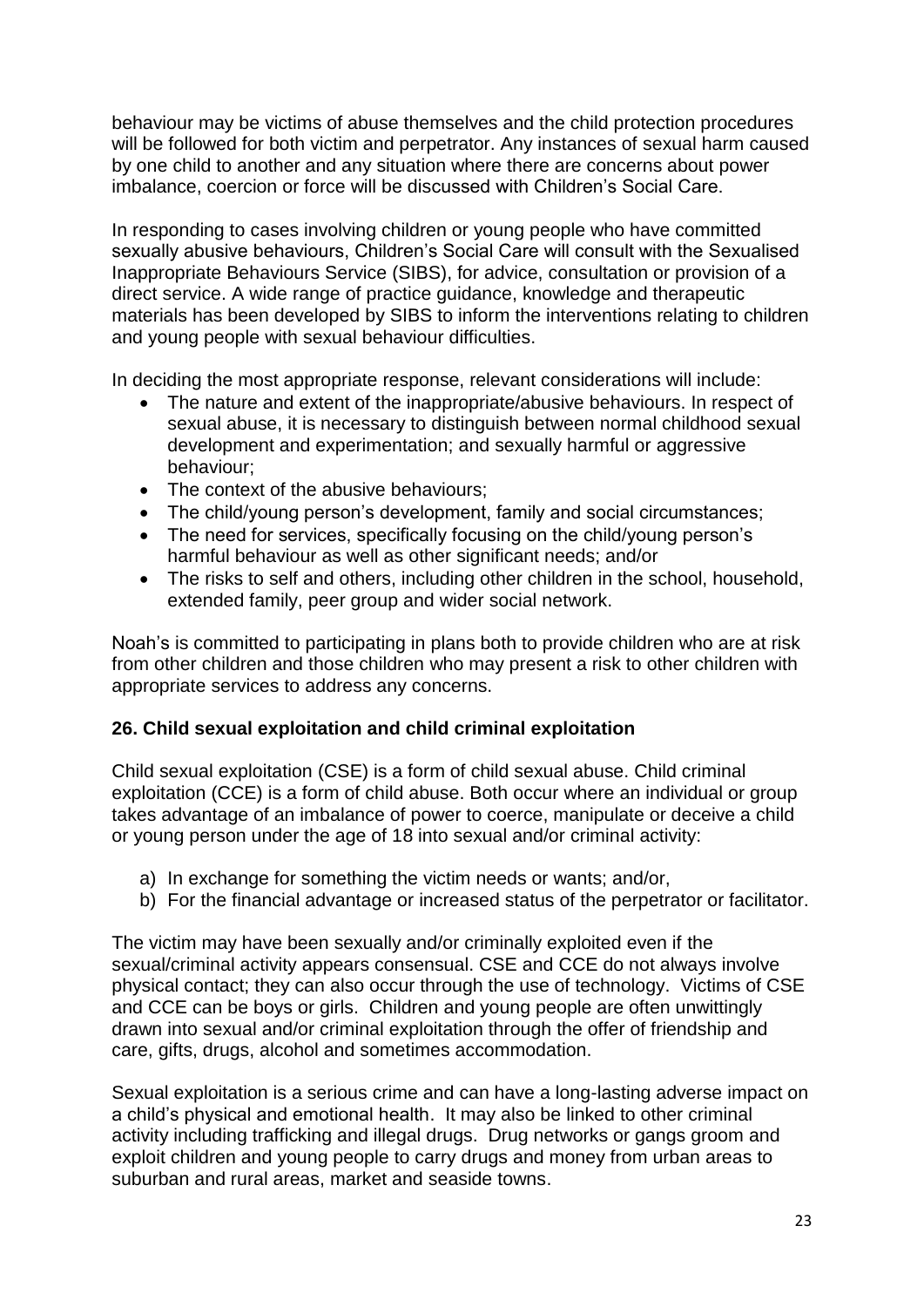Criminal exploitation may include activities such as:

- A child travelling outside the area in which she/he lives in order to transport, distribute or sell drugs for others by whom they are being exploited. This form of criminal activity and exploitation is referred to as county lines;
- A child committing crimes on behalf of or at the behest of others because they, their friends or relatives have been threatened, deceived or manipulated;
- A child being forced to commit crime in order to settle actual or fabricated debts;
- Gang membership, which may lead to the child being exploited to do something illegal or dangerous in return for kudos/status in the gang;
- A child being encouraged or manipulated to commit crime via social media; and,
- A child receiving food, money, kudos or status in return for storing a weapon or drugs for others.

Al staff are trained to be vigilant about and report indicators of CSE and CCE, the DSL will then consider the need to make a referral to Children's Social Care via the MASH. Although the following vulnerabilities increase the risk of child sexual and/or criminal exploitation, not all children with these indicators will be exploited and child sexual and criminal exploitation can occur without any of these issues:

- Having a prior experience of neglect, physical and/or sexual abuse;
- Lack of safe/stable home environment, now or in the past (domestic violence or parental substance misuse, mental health issues or criminality, for example);
- Recent bereavement or loss;
- Social isolation or social difficulties;
- Absence of a safe environment to explore sexuality;
- Economic vulnerability;
- Homelessness or insecure accommodation status;
- Connections with other children and young people who are being sexually and/or criminally exploited;
- Family members or other connections involved in adult sex work and/or other criminal activity;
- Having a physical or learning disability; and,
- Being looked after (particularly those in residential care and those with interrupted care histories).

## **27. So-called 'honour based' violence**

So-called 'honour-based' violence (HBV) encompasses crimes which have been committed to protect or defend the honour of a family and/or community. Such crimes include Female Genital Mutilation (FGM), forced marriage, and practices such as breast ironing. Abuse committed in the context of preserving 'honour' often involves a wider network of family or community pressure and can include multiple perpetrators. It is important to be aware of this dynamic and additional risk factors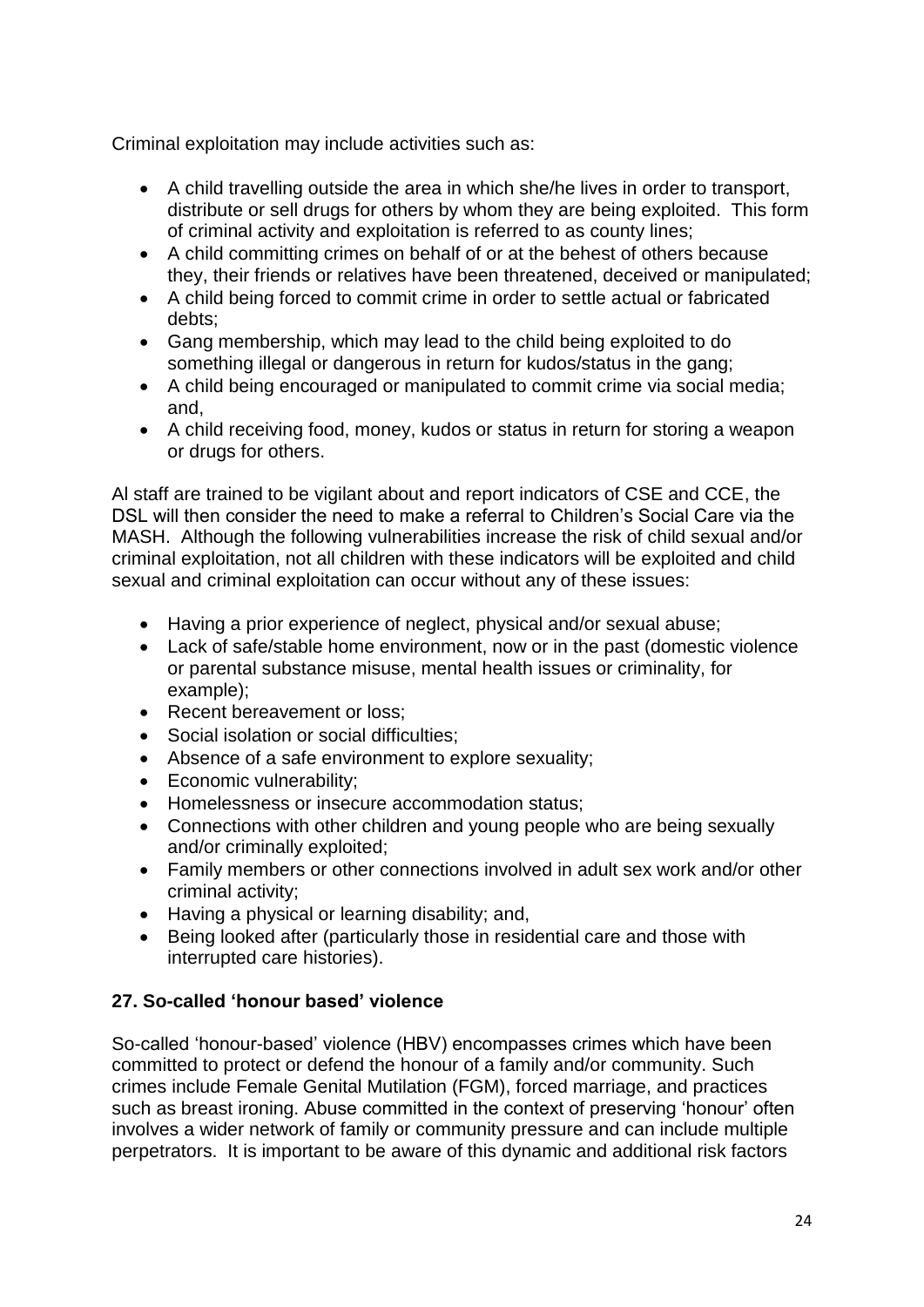when deciding what form of safeguarding action to take. Staff will be alert to the possibility of a child being at risk of HBV or already having suffered HBV.

All forms of so-called HBV are abuse (regardless of the motivation) and staff will record and report any concerns about a child who might be at risk of HBV to the Designated Safeguarding Lead as with any other safeguarding concern. The DSL will consider the need to make a referral to the Police and/or Children's Social Care as with any other child protection concern; and may also contact the Forced Marriage Unit for advice as necessary.

## **28. Female genital mutilation**

Female genital mutilation (FGM) is a form of child abuse. It is the collective name given to a range of procedures involving the partial or total removal of the external female genitalia for non-medical reasons or other injury to the female genital organs. It has no health benefits and harms girls and women in many ways. The practice, which is most commonly carried out without anaesthetic, can cause intense pain and distress and long-term health consequences, including difficulties in childbirth. FGM is carried out on girls of any age, from young babies to older teenagers and adult women, so staff are trained to be aware of risk indicators. Many such procedures are carried out abroad and staff should be particularly alert to suspicions or concerns expressed by female pupils about going on a long holiday during the summer vacation period.

In England, Wales and Northern Ireland, the practice is illegal under the Female Genital Mutilation Act 2003. Any person found guilty of an offence under the Female Genital Mutilation Act 2003 is liable to a maximum penalty of 14 years' imprisonment or a fine, or both. If staff have a concern that a girl may be at risk of FGM, they will record their concern and inform the DSL as they would any other safeguarding concern, with the DSL contacting the Police. Staff can always make direct contact to the police if they have an immediate concern or it is not adequately followed up.

## **29. Forced Marriage**

A forced marriage is a marriage in which a female (and sometimes a male) does not consent to the marriage but is coerced into it. Coercion may include physical, psychological, financial, sexual and emotional pressure. It may also involve physical or sexual violence and abuse.

A forced marriage is not the same as an arranged marriage. In an arranged marriage, which is common in several cultures, the families of both spouses take a leading role in arranging the marriage but the choice of whether or not to accept the arrangement remains with the prospective spouses.

Children may be married at a very young age, and well below the age of consent in England. Staff should be particularly alert to suspicions or concerns raised by a child about being taken abroad and not being allowed to return to England. Since June 2014 forcing someone to marry has become a criminal offence in England and Wales under the Anti-Social Behaviour, Crime and Policing Act 2014*.*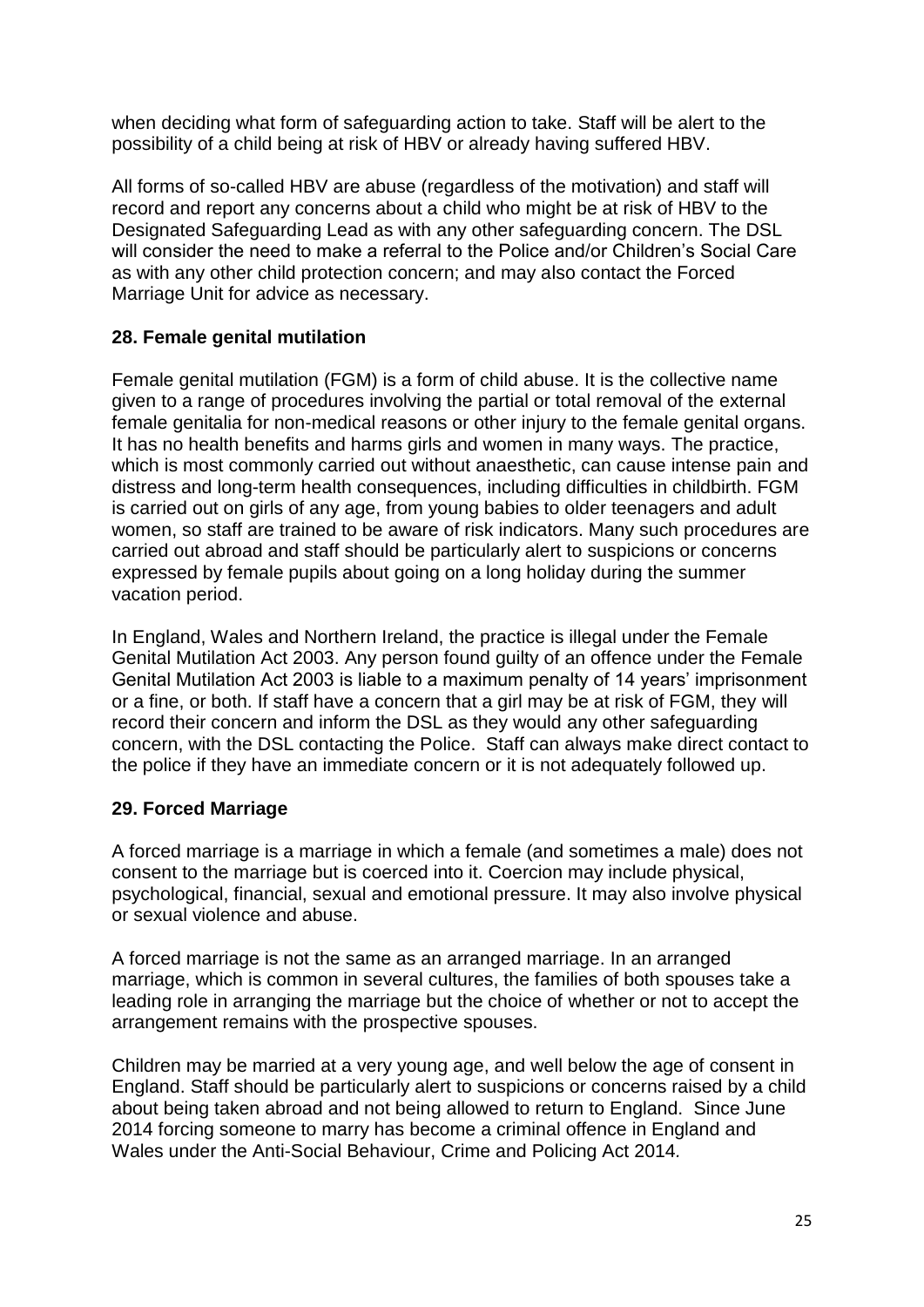### **30. Protecting Children from Radicalisation and Extremism**

Some children are vulnerable to extremist ideology and radicalisation. Protecting children from the risk of radicalisation is part of Noah's wider safeguarding duties and is similar in nature to protecting children from other forms of harm and abuse. As such, the Designated Safeguarding Lead is responsible for Noah's strategy for protecting children from these risks.

Radicalisation refers to the process by which a person comes to support terrorism and extremist ideologies associated with terrorist groups. Extremism is the vocal or active opposition to fundamental values, including the rule of law, individual liberty and the mutual respect and tolerance of different faiths and beliefs. This also includes calling for the death of members of the armed forces. Even very young children have been exposed, in rare circumstances, to extremism at home and elsewhere online.

As children get older, they look for adventure and excitement and they may start to ask questions about their identity and belonging. During that stage of their development they are vulnerable to extremist groups that may claim to offer answers, identity and a social network apparently providing a sense of belonging. Many of those extremist groups make sophisticated use of the internet and social media to target young people and spread their ideology, making young people more vulnerable to being influenced by extremist ideas. Young people who feel isolated or disaffected in some way are particularly vulnerable to radicalisation as they are other forms of abuse and exploitation.

During the process of radicalisation, it is possible to intervene to prevent vulnerable people being radicalised. Noah's promotes the values of democracy, the rule of law, individual liberty, mutual respect and tolerance of those with different faiths and beliefs by providing children with opportunities through the curriculum to discuss issues of religion, ethnicity and culture and learn how to discuss and debate points of view; and by ensuring that all pupils are valued and listened to.

Staff receive training that provides them with both the information they need to understand the risks affecting children and young people in this area; and a specific understanding of how to identify individual children who may be at risk of radicalisation and how to support them. Staff are trained to report all concerns about possible radicalisation and extremism to the DSL immediately as they would any other safeguarding concern, identifying early indicators of possible radicalisation including changes in behaviour and attitudes to learning; and expressions of interest in extremist ideas along with a tolerance towards potential violence to certain members of society.

Noah's will make appropriate referrals to the Police PREVENT team in respect of any child whose behaviour or comments suggest that they are vulnerable to being radicalised and drawn into extremism and terrorism in order to ensure that children receive appropriate support. Noah's will discuss any concerns about possible radicalisation identified with a child's parents/carers as with any other safeguarding or child protection issue unless there is reason to believe that doing so would place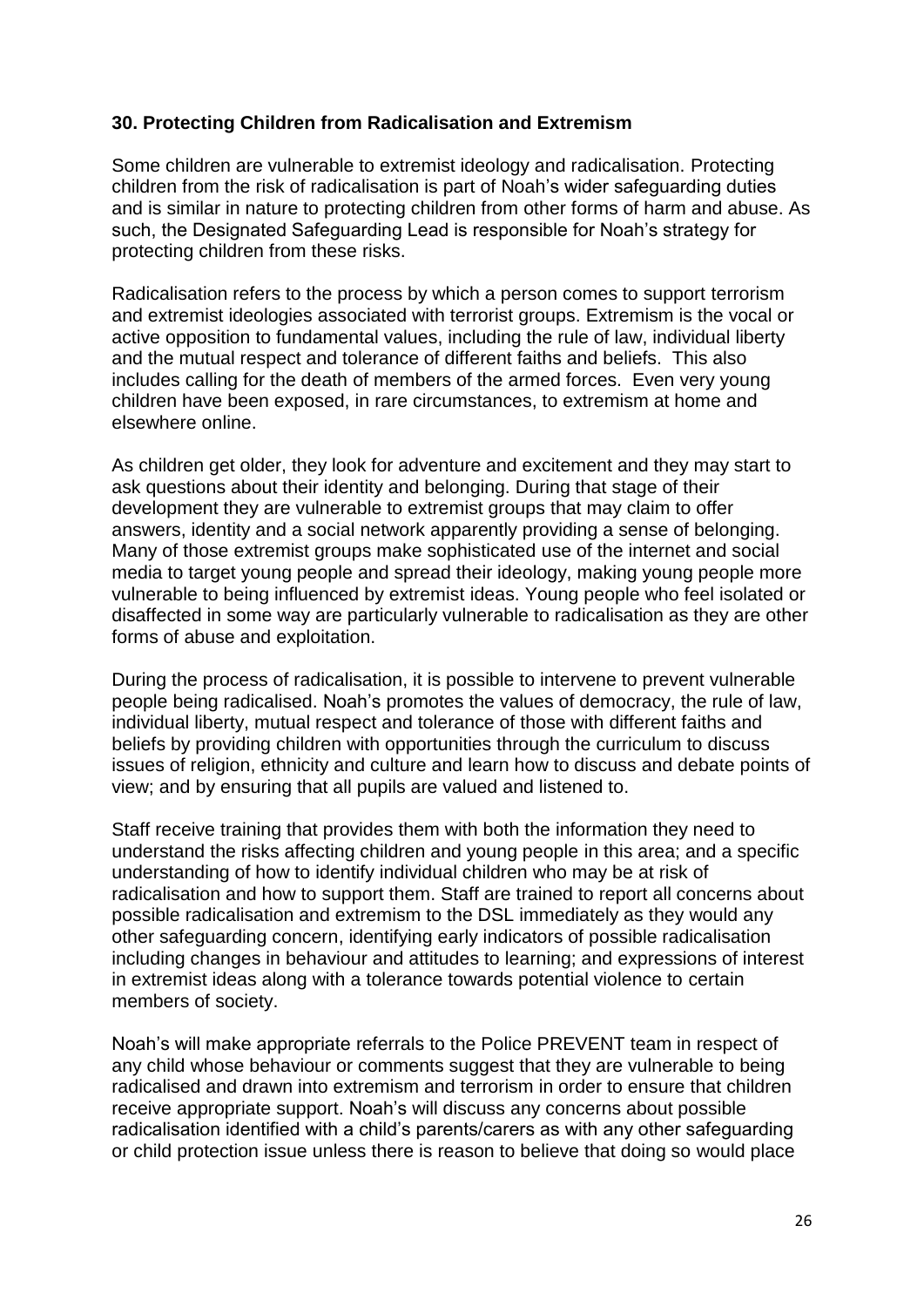the child at risk; and will also support parents/carers who raise concerns about their children being vulnerable to radicalisation.

Noah's expects all staff, volunteers, governors, visiting professionals, contractors and individuals or agencies that hire our premises to behave in accordance with Noah's Staff Behaviour Policy (code of conduct), will challenge the expression and/or promotion of extremist views and ideas by any adult on Noah's premises or at Noah events and, when necessary, will make appropriate referrals in respect of any such adult.

## **31. Children who are looked after or were previously looked after**

The most common reason for children becoming looked after is a as a result of abuse or neglect. Children who were previously looked after potentially remain vulnerable.

A private fostering arrangement occurs when someone other than a parent or a close relative cares for a child for a period of 28 days or more, with the agreement of the child's parents. It applies to children under the age of 16, or under 18 if the child is disabled. Children looked after by the local authority or who are placed in a residential school, children's home or hospital are not considered to be privately fostered.

Private fostering occurs in all cultures, including British culture and children may be privately fostered at any age. Most privately fostered children remain safe and well but safeguarding concerns have been raised in some cases so it is important to be alert to possible safeguarding issues, including the possibility that a child has been trafficked into the country.

By law, a parent, private foster carer or other persons involved in making a private fostering arrangement must notify Children's Social Care as soon as possible. When Noah's becomes aware of a private fostering arrangement for a child that has not been notified to Children's Social Care, staff will encourage parents and private foster carers to notify Children's Social Care and will share information with Children's Social Care as appropriate.

## **32. Domestic Abuse**

Domestic abuse is defined as any incident or pattern of incidents of controlling, coercive, threatening behaviour, violence or abuse between those aged 16 or over who are, or have been, intimate partners or family members regardless of gender or sexuality. The abuse can encompass, but is not limited to:

- Psychological;
- Physical;
- Sexual;
- Financial; and,
- **Emotional abuse**